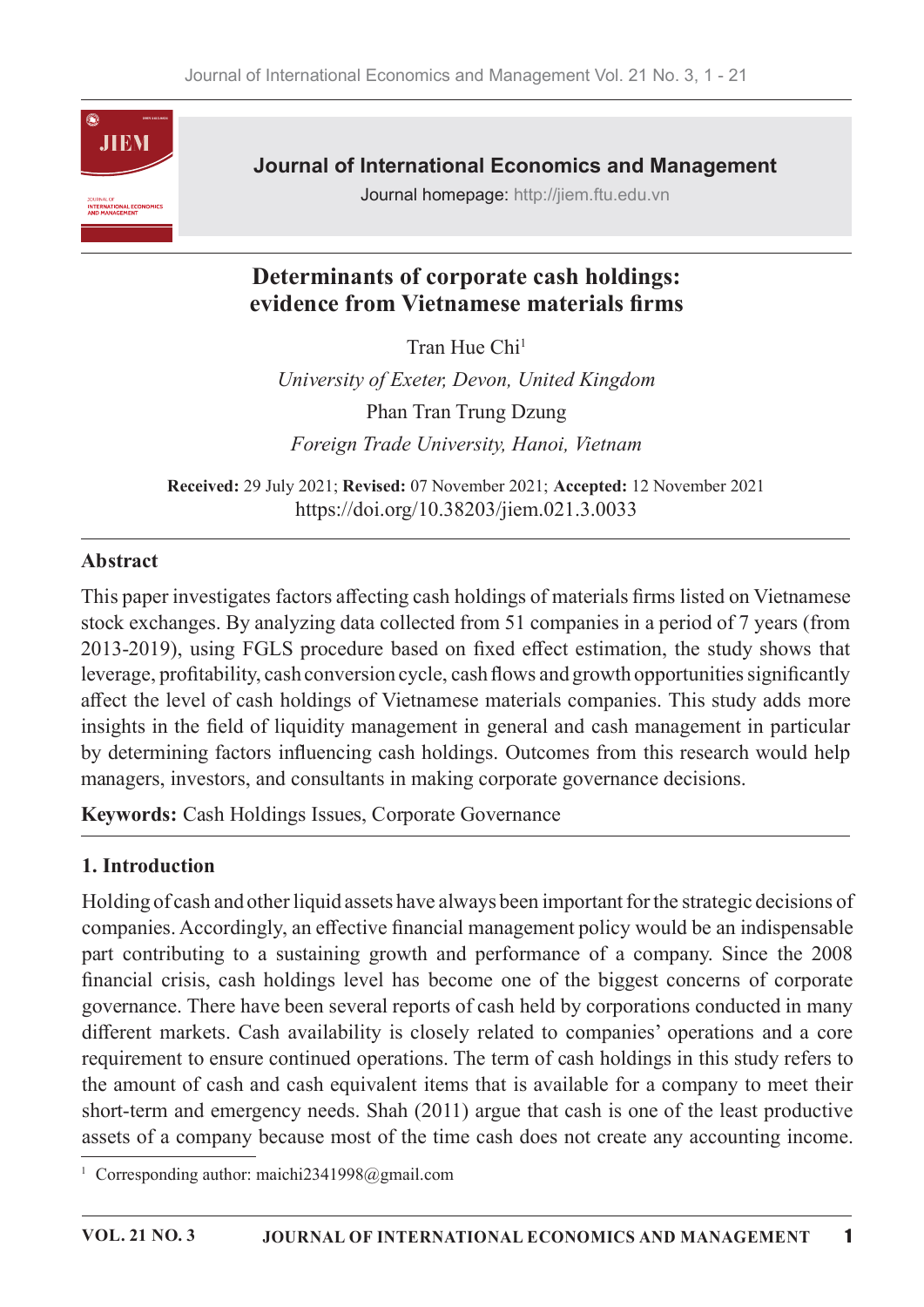However, firms assert that it is essential to keep a certain amount of cash in their assets. According to Acharya et al. (2007), Almeida et al. (2004), Bates et al. (2009), and Cruz et al. (2019), company's managers see that cash reserves allow businesses to be ready for any unanticipated fluctuations in cash flows, to fund day-to-day operations, to finance long-term investment and to prepare for risk. Additionally, this capital for investment opportunities will be included in the firm's balance sheet as a type of bridge financing, signaling its financial strength. In the current challenging situation of the new COVID-19 outbreak, cash availability even plays an unequivocal role when firms suffer from difficulties in their business. Adequate level of cash reserves within the firms will protect them from insolvency by helping to cover all expenses payment incurred in daily operations.

Because each industry and sector has its own characteristics, it leads to different demand and requirements for the optimal level of cash holdings of firms operating within each industry and sector. Therefore, the understanding on corporate cash holdings pattern and factors affecting the level of cash holdings should be investigated for each industry separately. To the best of the authors' knowledge, there has been no research considering this matter in materials manufacturing industry. The materials manufacturing industry development is now an urgent and fundamental goal for the sustainable economic development of Vietnam, especially in the current global economic integration. This sector produces input materials for various commodity production markets; hence it has a strong impact on actively promoting the growth of other industries in the economy, founding the development basis for new sectors and occupations, enhancing competitive position and well preparing for globalization. According to the report of Mordor Intelligence Inc, Vietnam's materials industry is the best performing in the Asia-Pacific area. Despite the great economic volatility in 2021, Vietnam's materials industry is still projected to recover at the same growth rate prior to the pandemic because Vietnamese authorities have responded by outlining a plan for materials manufacturing development in the next few years and investing more resources into this sector to improve the manufacturing quality of domestic enterprises and the capacity of laborers.

Researches also identified incentives for materials firms to hold cash, including theoretical motives and industrial characteristic motives. Theoretically, the theories including tradeoff, pecking order and free cash flow can be used explain the cash holdings behavior of firms. Theoretical frameworks are used in many studies regarding this topic, such as Opler et al. (1999), and Ferreira and Vilela (2004). In terms of transaction motives, it is suggested that appropriate level of cash reserves is fundamental for a smooth operation of firms. Firms can reduce transaction costs associated with external fundings by using cash to make payments. Brokerage fees incentivize corporations to maintain more liquid assets, according to Miller and Orr (1966). It is more expensive to raise external funds than it is to use internal funds in the presence of asymmetric knowledge, according to Myers and Majluf  $(1984)$ , thus enterprises should keep a specific amount of cash to meet their investment needs. Another incentive for businesses to maintain cash on hand is to protect themselves against unexpected financial shortages, known as the precautionary motive. According to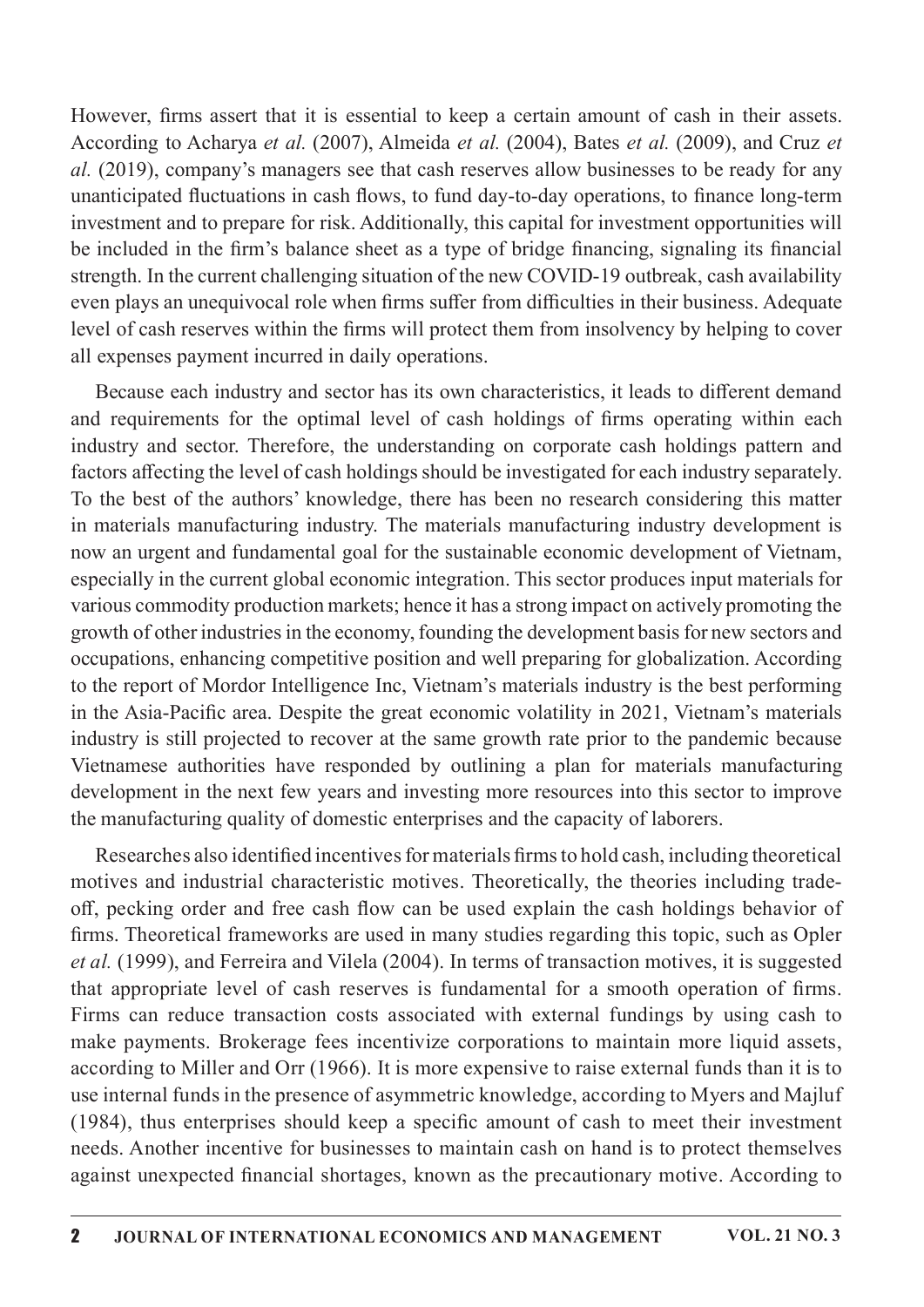Almeida et al. (2004), financially constrained businesses are in demand to have more cash reserves than financially unconstrained companies, supporting this hedging argument and the pecking order theory.

According to Greenwood and Hanson (2015), faced with intense problem of information asymmetry, materials firms shall have high level of cash flow risk due to the coverage nature. The evidences were also found by Drobetz et al. (2016b), and Ahrends et al. (2018), among others. Furthermore, the materials industries tend to depend heavily from external financing through capital markets, which could influence the firms' cash holdings decision (Ahrends et  $al., 2018$ ). Additionally, the characteristics of high degree of asset tangibility and high level of fixed cost of the materials industry are also major motives for firms to preserve cash. Industrial machinery and production lines are highly industry-specific assets, which affects the ability of materials firms access external funding. This would in turn influences the investment opportunities due to liquidity conditions (Drobetz et al., 2016a). Therefore, the importance of excess cash holdings was emphasized. Even though investment declines after crises was severe in the materials sector, cash holdings still can offer financial flexibility and mitigate the adverse effects of the global economy. Despite this importance, many organizations in Vietnam are losing significant capital by failing to effectively manage their cash flows, according to the report of PwC in 2018. This research also pointed out that Vietnam's cash performance lagged behind most regional and global peers, which is primarily engineering and materials sectors' responsibility. Therefore, the question is what are the factors significantly attributing to firms' behavior of maintaining cash. By understanding these factors, managers can develop appropriate policies related to the improvement of the effectiveness of cash holdings. Although there are plenty of studies investigated the determinants of cash holdings across different nations and different sectors, only several studies have been carried out on factors influencing the decisions of cash holdings in emerging market in general and in Vietnam in particular. This paper adds to the literature upon the issue of cash holdings in emerging market in some respects by:  $(1)$  using financial data from materials firms in Vietnam; and (2) investigating other factors which were not frequently examined in earlier studies such as cash conversion cycle and dividend payout. Upon which, financial managers, investors, and corporate governance experts can use the findings to make a clear understanding of the patterns of cash holdings.

The study employs quantitative research method to analyze a of 51 Materials firms listed on both Ho Chi Minh Stock Exchange (HOSE) and Hanoi Stock Exchange (HNX). The conclusions of this study show that the results are mostly in line with the pecking theory's expectations, which anticipates that leverage, cash conversion cycle and dividend payout ratio negatively affect the level of cash holdings while the other variables show positive influences.

The paper will first present the theoretical framework applied in this study. A review of previous study on cash holdings behavior, which enables the development of the various hypotheses, will be discussed next. After that, the methods used to test these hypotheses will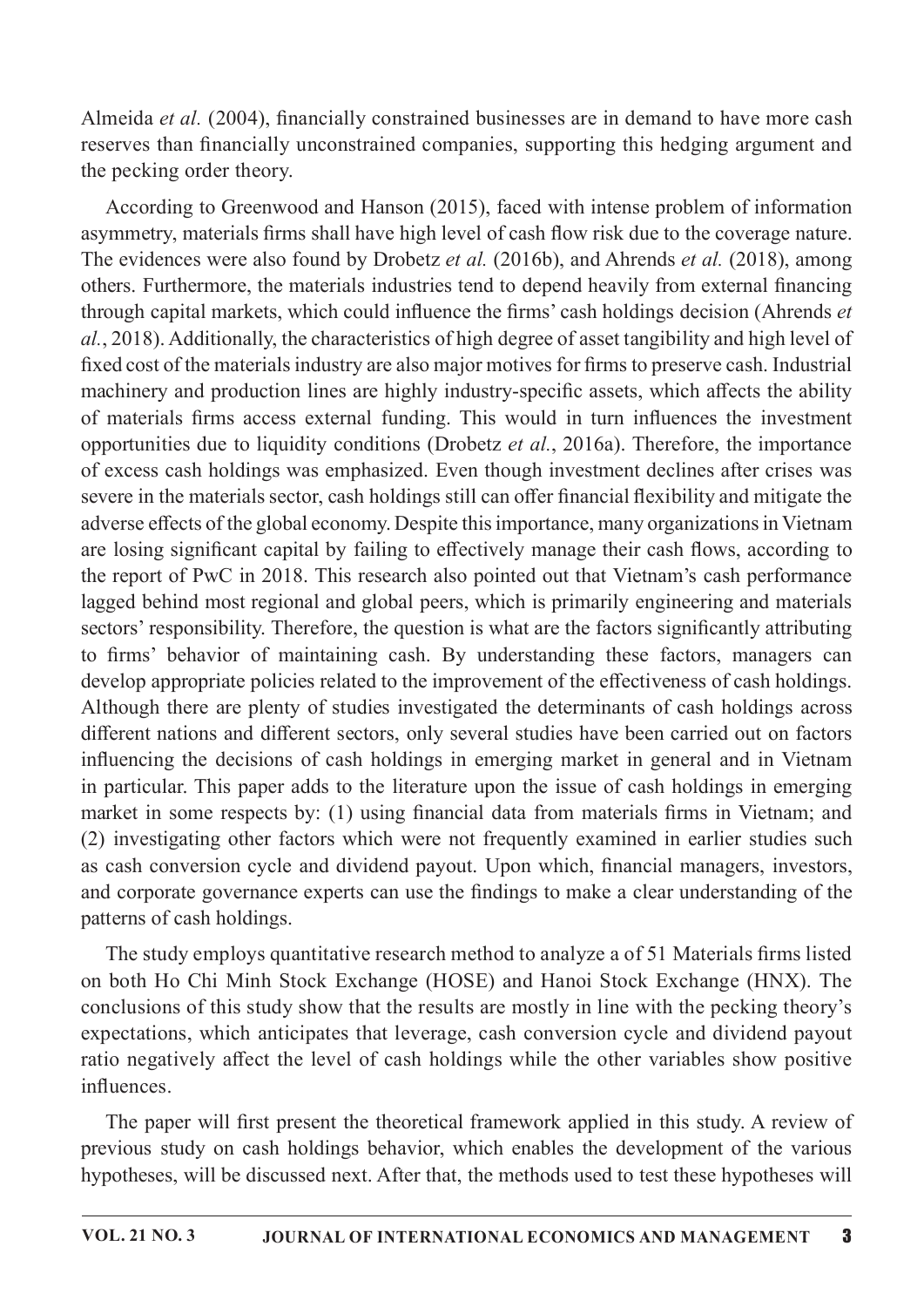be presented. The data are then analyzed in the following part, followed by a discussion of the findings. The conclusion section will close this study.

### 2. Theoretical framework

There are different theories explaining why firms would want to hold cash instead of other liquid assets or transform to other forms of long-term investment. According to different reasons, cash is needed to prevent financial distress, for financing investment or for the purpose of assets controlling. These theories are summarized below.

# 2.1 Trade-off theory

According to trade-off theory, there is an optimal amount of cash holdings with a given level of debt. Corporations can determine this optimal level by weighing the marginal costs and advantages of keeping cash on hand (Opler *et al.*, 1999). Holding cash would bear the "costof-carry" under the assumption that managers seek to optimize shareholder capital. The main cost of holding cash is often associated with the opportunity cost of the capital invested in liquid assets (Ferreira and Vilela, 2004). The prime benefit of holding cash is to minimize the external capital raising costs and to avoid missing growth opportunities because of the shortage of liquid assets (Dittmar et al., 2003; Faulkender and Wang, 2006). In addition, Ferreia and Vilela (2004) stated that cash holdings can protect firms from the likelihood of financial distress. In Vietnam, the bankruptcy related costs are significant, which makes the trade-off theory more supportive of cash holdings decisions (Al-Najjar, 2013). However, cash reserve is not always beneficial for businesses. Firms that stockpile cash levels more than the optimal balance might obtain the low rate of return on cash or liquid assets. The agency cost of managerial discretion also increases the cost of cash holdings in the case that managers maintain cash to keep more assets under their control for their own interests rather than acting on shareholders' wealth, according to Saddour (2006).

Several studies using financial determinants of cash holdings to investigate the trade-off theory on cash holding behavior. For example, Al-Najjar and Belghitar (2011), Ferreira and Vilela (2004), and Opler et al. (1999) employ leverage, liquidity, dividend payout, firm size and growth to empirically examine this theory.

# 2.2 Pecking order theory

Pecking order (or financial hierarchy) theory was first introduced by Donaldson (1961) and extended by Myers and Majluf (1984). This theory upholds the concept of funds priority order when firms decide which funds to use for financing investments. The theory states that firms prefer to finance their projects by internal resources which can be accessed at ease. After that, they will adjust their dividend levels to exploit retained earnings (available liquid assets), even if the firms follow a sticky dividend policy (Tahir et al., 2016). If retained earnings ratio can no more be adjusted, firms would tend to sell liquid assets and external capital raising is only their last resort. This theory focuses on using internal resources as the least expensive resource for firms financing, thereby firms can reduce costs of capital. Pecking order theory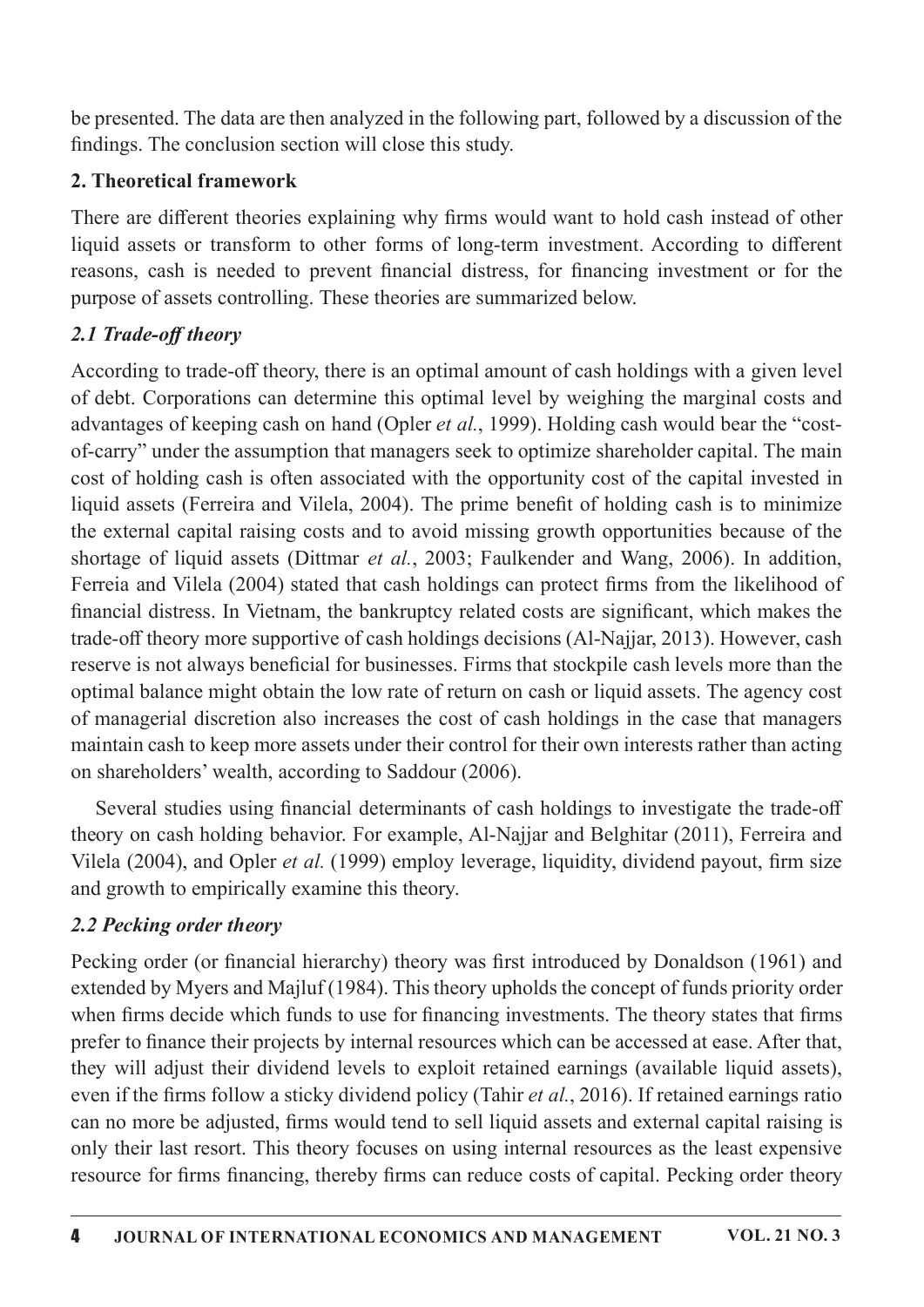comes from asymmetric information and agency problem theories to minimize costs related to equity issuing. The theory supports the idea that if a firm is profitable enough to finance its investments, there should be no or less external funding.

# 2.3 Free cash flow theory

Free cash flow theory, which usually explains the pattern of cash holdings, was first developed by Jensen (1986). According to Jensen (1986), managers prefer to keep high level of cash for their assets controlling. Free cash flow theory on this agency problem analysis is a major part of the modern financial literature. Agency problems are also caused by the optimal level of cash holding of the firm. Excess cash can facilitate management to pursue investments projects and financing decisions. For example, in case the capital market is not willing to finance new projects, managers need to use available cash within the firm as a risk-free investment. A risk-averse manager would maintain a high cash retention ratio to minimize the company's risk exposure and abandon investments with positive risky NPV (Tong,  $2006$ ). Beside the conflict in terms of making financial decisions, the conflict over payout policy are especially severe when free cash flow is substantially available (Jensen, 1986). It seems that management accumulates cash by lowering the payout ratio to keep funds within the firm.

# 3. Literature review

Plenty of relevant articles have extensively discussed the motivations to hold cash of firms, together with empirical evidence. The following section explores and reviews important papers and their findings in order to develop research hypotheses, based on important found determinants and research gaps.

# 3.1 The determinants of cash holdings

There have been many studies conducted across different markets based on theories associated with cash holdings decisions of firms' managers. Firms hold cash to ensure the optimal timing of investment and to avoid financial distress events. On the other side, excess of cash would lessen the firm value due to lower investment activities (Easterbrook, 1984; Dittmar et al., 2003).

Regarding this topic, cash holding behavior of U.S. firms gains much attention from the literature (Chang-Soo et al., 1998; Opler et al., 1999; Faulkender and Wang, 2006; Bates et al., 2009; Gao et al., 2013; Tahir et al., 2016). The model used in Opler et al. (1999) is widely employed to examine determinants of cash holding decisions in other empirical studies. Opler et al. (1999) implemented this model on the US data, while Gill and Shah (2012) investigated the cash holdings determinants on a sample of 166 Canadian firms. The UK context studied by Ozkan and Ozkan (2004), and Al-Najjar and Belghitar (2011) also applied the same model. Beside some firm-specific characteristics such as leverage, liquidity, investment opportunities and cash flow that were inherited from previous works, Ozkan and Ozkan (2004) also assess the role of the ownership structure in the U.K. context. In addition to these variables,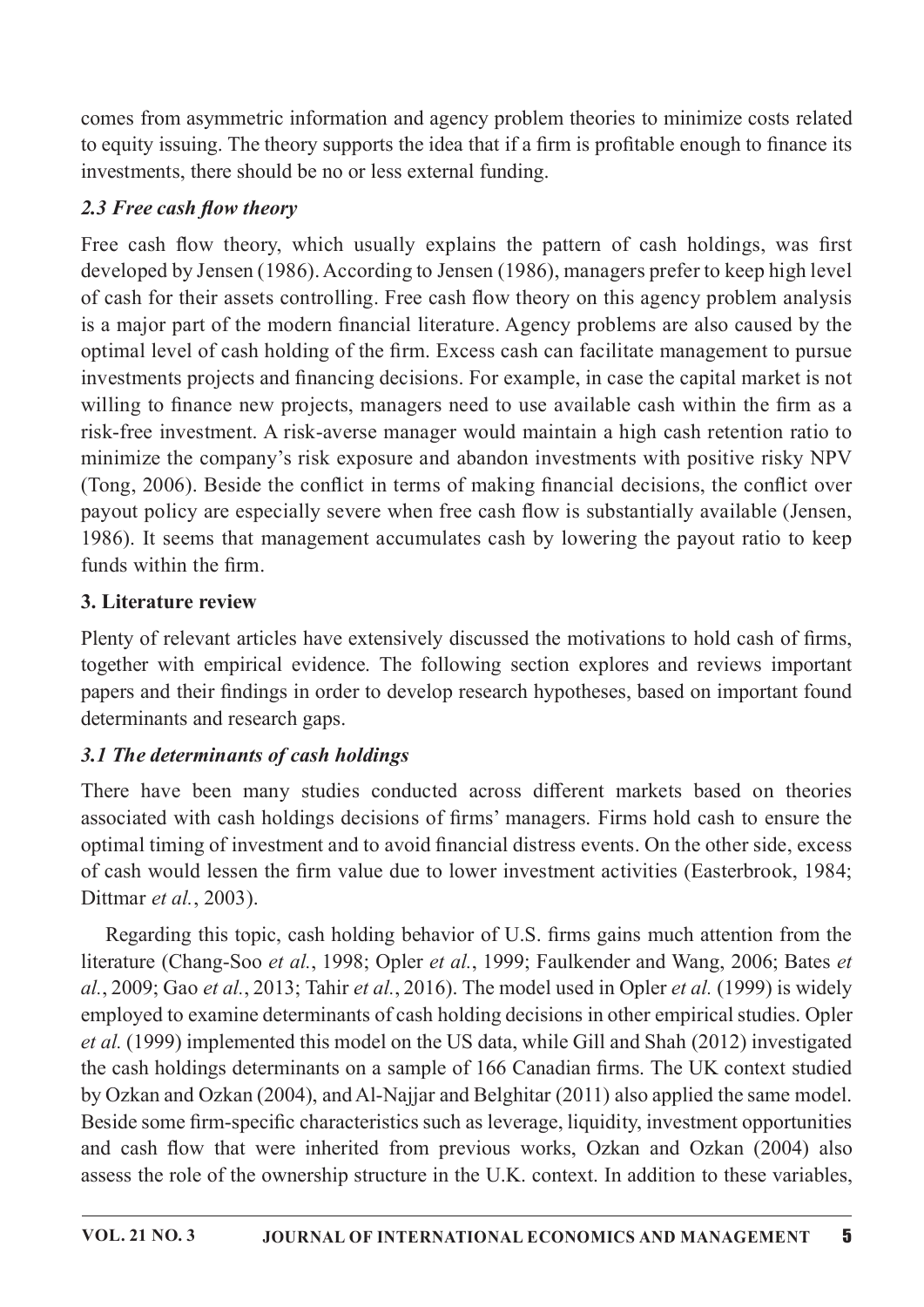Khuong et al. (2020) examine real activities management as an important determinants of cash holdings. Ferreira and Vilela (2004) choose the EMU market for their cash holdings investigation. Garcia-Teruel and Martinez-Salona (2008) analyzed cash holdings determinants of 860 Spanish SMEs, showing a positive association between leverage and cash holdings.. In Vietnamese market, the research of determinants of cash holding in manufacturing firms was conducted by Thieu (2013). This report used data of listed manufacturing firms between  $2006$ and 2011 applying three most popular theories as his theoretical framework. This paper only focused partly on the impact of firm characteristics of manufacturing firms in Vietnam and does not mention cash holdings target.

Because of imperfect market condition, especially in an emerging market like Vietnam, cash holdings level is relevant when assessing financial decisions and firm value (Opler et al., 1999). This section reviews the extant literature and develop hypotheses regarding the determinants of cash holdings in case of materials manufacturing firms listed on Vietnamese stock exchanges.

#### Leverage

Leverage, which means the proportion of debt in the capital structure, is one of the most critical determinants of cash holdings. It is argued that as the precautionary motive, firms with high leverage ratio tend to hold high level of cash so that they can reduce the default risk (Khalil, 2017; Masood *et al.*, 2018). Jebran *et al.* (2019) concluded that, after crisis period, firms choose to issue more debts to enhance their cash level. The pecking order theory, on the other hand, predicts that leverage and cash holding have an inverse relation (Diamond, 1991; Ozkan and Ozkan, 2004; Sheikh et al., 2018), implying that companies capable of borrowing through bonds would hold less cash, and tend to focus on investment activities. Empirically, the negative relation between leverage and cash holding is found in several studies such as Ferreira and Vilela (2004), Afza and Adnan (2007), Shah (2011), Ogundipe et al. (2012), Ahmed et al. (2018), Das and Goel (2019), and Yudaruddin (2019). In Vietnam, most Vietnamese firms rely on short-term borrowings (Nguyen, 2006), and Vietnamese companies tend to borrow in the short run to substitute for the need of cash (John, 1993). The reason of accumulating a certain level of cash for these firms is to minimize the risk of insolvency in a market with high bankruptcy related costs like Vietnam (Al-Najjar, 2013). The negative association between leverage and cash holdings in Vietnamese market was also showed in Phung and Nguyen (2018) with the explanation that a high interest expense on a high leverage would lead to a low ability to hold cash. Based on previous findings, the following hypothesis is presented:

HI: There is a negative relationship between leverage and cash holdings of Vietnamese materials manufacturing firms.

#### Profitability

Cash is an outcome of the profitable financing and investment activities (Dittmar et al., 2003). Firms with great profitability could have resources for dividend payments, debt payback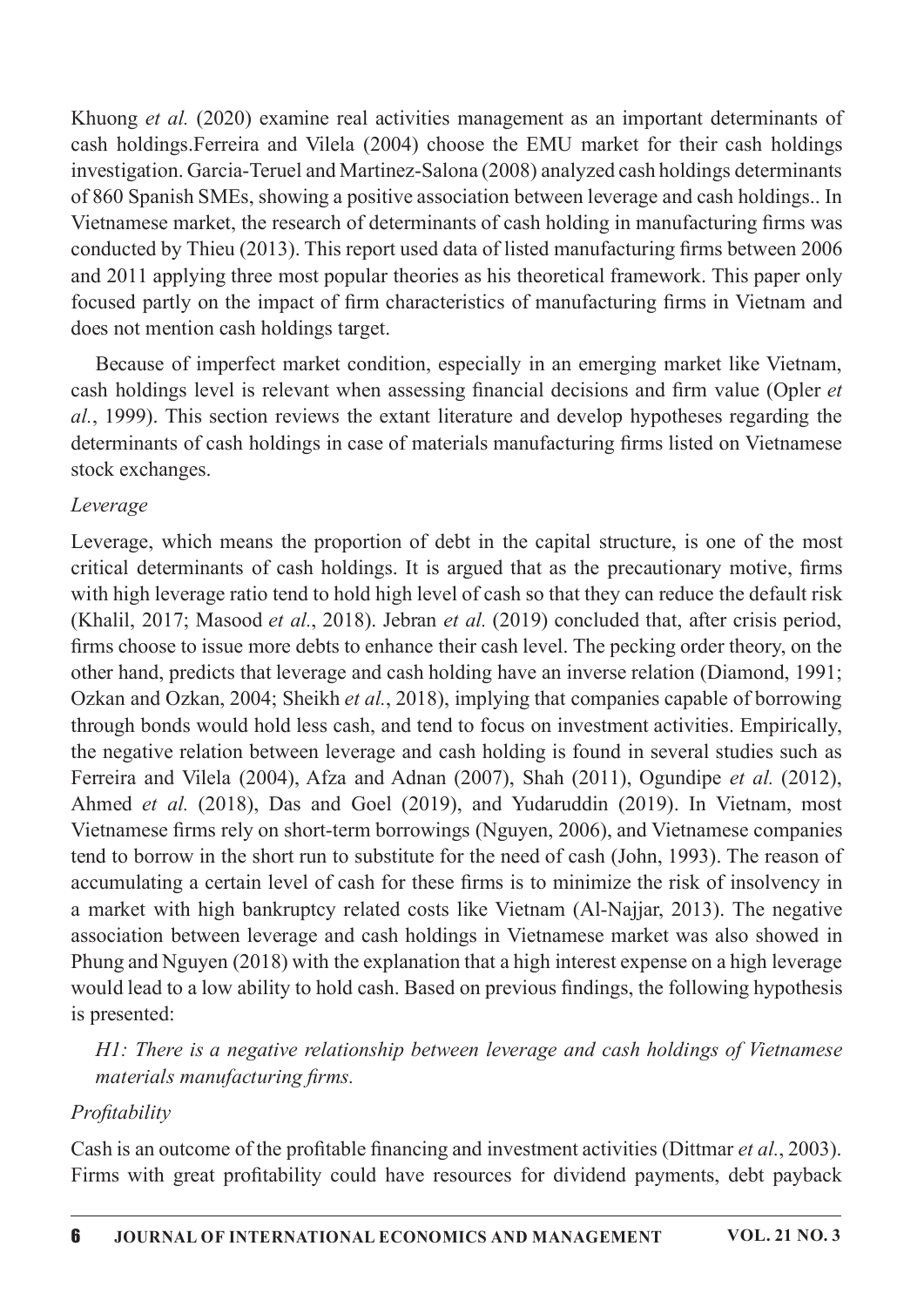and accumulation purposes. Opler et al. (2009) concluded that firms with high performance will tend to accumulate cash. Profitable companies have easier and cheaper access to the capital market, they have more resources to pay their shareholders dividends and repay their debt (Ferreira and Vilela, 2004; Almeida et al., 2004). Thus, they tend to accumulate more cash to minimize the possibility of short of liquidity for those payments or future earnings unpredictability. This positive linkage is also found in Yudaruddin (2019). In addition, the pecking order theory also implies that profitable firms, especially small ones in Vietnam, prefer to hold cash for refinancing their operations and reinvesting their projects due to high information asymmetry, which makes equity issue too costly. Based on previous findings and the pecking order theory, the following hypothesis is presented:

H2: There is a positive relationship between profitability and cash holdings of Vietnamese materials manufacturing firms.

## Cash conversion cycle

As cash conversion cycle ensures abilities of companies to meet their short-term obligations and, it would save the reputation of a company. According to Shah (2011), short cash cycle improves a company's capacity to replenish funds fast. As a result, businesses with a short cash cycle are less likely to face cash shortages. However, Junli (2011) and Mahjabeen and Rizwan (2018) showed that cash conversion cycle has a positive impact on level of cash holdings. Based on previous findings, the authors predict a negative relationship between cash conversion cycle and cash holdings:

H3: There is a negative relationship between cash conversion cycle and cash holdings of Vietnamese materials manufacturing firms.

# Cash flow

According to pecking order and free cash flow theories, firms prefer internal over external finance (Myers and Majluf, 1984). Firms with high free cash flow can easily pursue their projects when cash is available. Opler *et al.* (1999) found that companies with high growth potential and cash flows tend to have a larger quantity of cash. Drobetz and Grüninger  $(2007)$  also showed that cash balance is positively correlated to operating cash flows. Many studies have been conducted using the cash flow sensitivity to cash holdings to examine the relationship between OCF and cash holdings. Hung et al.  $(2020)$  and Quoc  $(2019)$  recognized the positive linear relation between cash flow and cash holdings. Based on previous research and existing theories, the following hypothesis is developed:

H4: There is a positive relationship between free cash flow and cash holdings of Vietnamese materials manufacturing firms.

# Growth opportunities

One of the most significant determinants of cash retained by companies is the availability of growth/investment opportunities. Saleem *et al.* (2021) argued that growth opportunities are negatively associated with the cash holdings level, which implied that due to agency conflicts,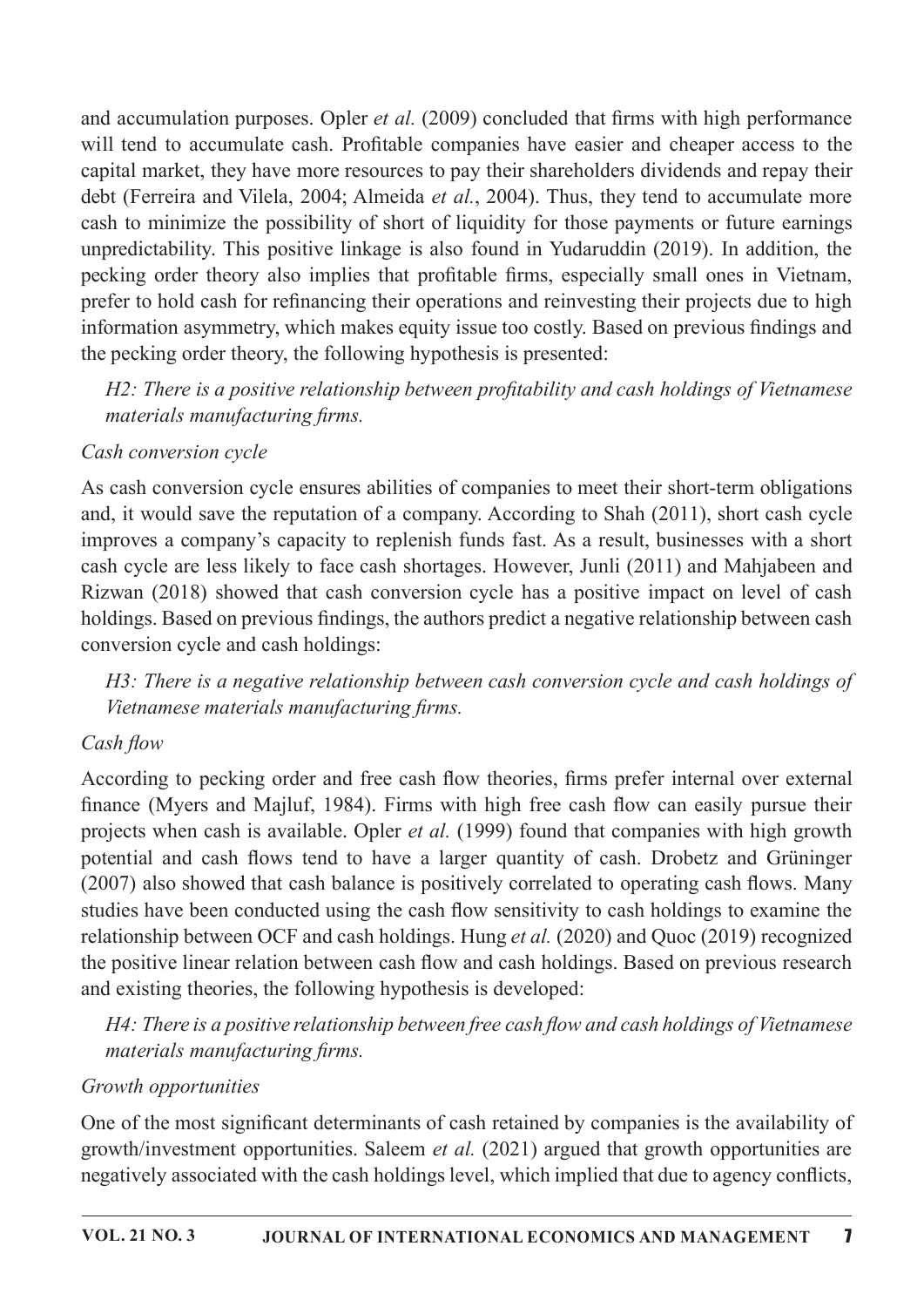firms with high level of cash holdings might avoid investing in projects. This result was also supported by the finding of Sheikh *et al.* (2018). In contrast, besides studies supporting the negative linkage between growth opportunities and cash holdings, the positive association is found in several other studies. Firms with high growth typically have low information asymmetry, according to asymmetric information theory. Firm may have troubles in finding places to distribute their investments, resulting in a higher cash balance (Phung and Nguyen, 2018). According to Shabbir et al. (2016), companies that have more growth prospects will need to increase their capital. The positive association is found in some empirical studies such as Opler et al. (1999), Kim et al. (2011), Ferreira and Vilela (2004), and Ahmed et al. (2018) . In the context of Vietnam, Nguyen *et al.* (2013) also found a positive association between market-to-book ratio which is used as measurement proxy for growth opportunities and cash holdings. Based on theoretical framework and previous empirical results, the following hypothesis is developed:

H5: There is a positive relationship between growth opportunities and cash holdings of Vietnamese materials manufacturing firms.

## Dividend payout

Drobetz and Grüninger (2007) find that cash reserves are positively correlated with dividend payments. This result was also concluded by Guizani (2017), Chirecka and Fakoya (2017), and Ahmed *et al.* (2018). It is explained that, in order to prepare for the case of insufficient cash when paying dividend, firms paying dividend would hold the excess cash so that they can keep the reputation of dividend payments (Guizani, 2017). However, according to tradeoff theory, dividend payout should be negatively associated with the level of cash holdings of firms. Kim *et al.* (2011) found that there is less cash kept by businesses paying dividends. It is suggested that firms paying dividends can have another substitution of holding cash by decreasing dividend payout when the cash shortfall occurs. According to Opler et al. (1999), dividend payments significantly reduce level of cash holdings. Previous studies such as Sheikh et al.  $(2018)$  and Saleem et al.  $(2021)$  also suggested this significantly negative association between dividend payments and cash holdings of firms. Based on previous findings, the following hypothesis is developed:

H6: There is a negative relationship between dividend payout and cash holdings of Vietnamese materials manufacturing firms.

## 3.2 Research gap

The literature suggests that leverage, liquidity, profitability, growth opportunities, free cash flows, net working capital, firm size and dividends impact the level of corporate cash holdings. However, the results are mixed across countries and across sectors.. In addition, to the best of our knowledge, among existing literature of cash holdings in Vietnamese context, none have studied cash holding determinants for firms in materials manufacturing industry. Therefore, this study is aimed filling in this research gap by empirically analyzing which theory and factors describe cash holdings behavior in the Vietnamese materials manufacturing sector.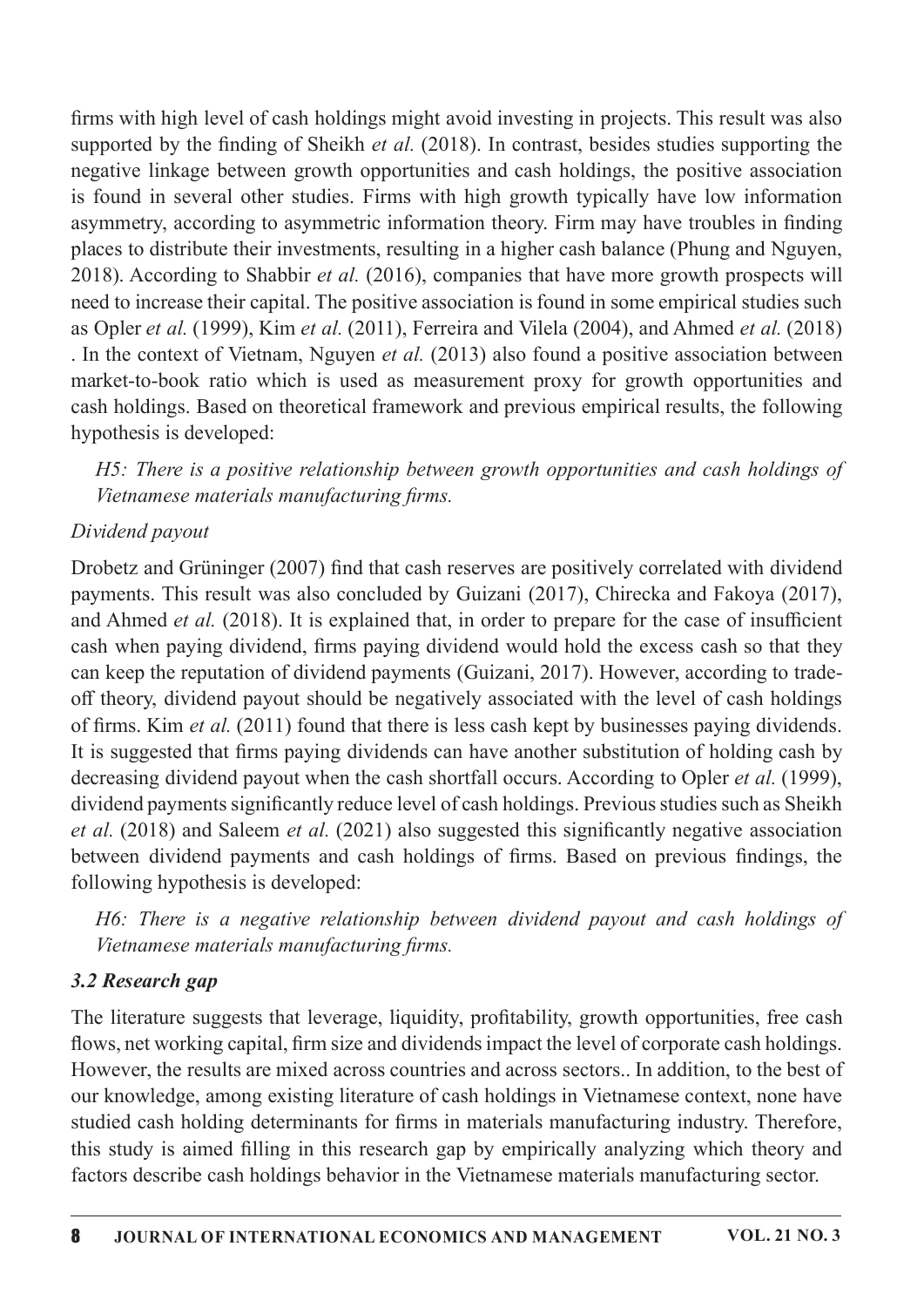| <b>Variables</b>      | Positive relationship $(+)$                                                                 | Negative relationship (-)                                                                     | <b>Hypotheses</b><br>development      |
|-----------------------|---------------------------------------------------------------------------------------------|-----------------------------------------------------------------------------------------------|---------------------------------------|
| Leverage              | Ferreira and Vilela (2004);<br>Khalil (2017); Masood et al.<br>(2018); Jebran et al. (2019) | Hardin et al. $(2009)$ ;<br>Ahmed et al. (2018);<br>Das and Goel (2019);<br>Yudaruddin (2019) | H <sub>1</sub> - Negative             |
| Profitability         | Nguyen (2006); Yudaruddin<br>(2019)                                                         | Drobetz and Grüninger<br>(2007)                                                               | H <sub>2</sub> - Positive             |
| Cash conversion cycle | Junli (2011); Mahjabeen and<br>Rizwan $(2018)$                                              | Shah (2011)                                                                                   | H <sub>3</sub> - Negative<br>Positive |
| Cash flow             | Opler et al. (1999);<br>Pinkowitz and Williamson<br>(2001)                                  | Kim et al. (1998);<br>Ferreira and Vilela (2004)                                              | H <sub>4</sub> - Positive             |
| Growth opportunities  | Ferreira and Vilela (2004);<br>Kim et al. $(2011)$ ; Ahmed et<br>al. (2018)                 | Sheikh et al. $(2018)$ ;<br>Saleem et al. (2021)                                              | H <sub>5</sub> - Positive             |
| Dividend payout       | Drobetz and Grüninger<br>(2007); Guizani (2017);<br>Ahmed et al. (2018)                     | Al-Najjar (2013); Sheikh<br>et al. $(2018)$ ; Saleem et<br>al. $(2021)$                       | H6 - Negative                         |

Table 1. Previous studies on determinants of cash holding level

Source: The authors' compilation

### 4. Data and methodology

## 4.1 Data collection

In this study, quantitative method is employed using secondary data from annual audited financial statements of targeted companies. Targeting a sample of materials manufacturing companies listed on Vietnamese stock exchange, he authors collect data from FiinTrade Platform. Due to some constraints during data collection process such as non-availability of data or non-working companies in a year, the total number of observations are 51 companies over 7 years.. Thus, the research has 357 observations in total..

# 4.2Methodology

The following regression model is used:

 $\text{CHR}_{i,t} = \beta_0 + \beta_1 \text{LEV}_{i,t} + \beta_2 \text{ROE}_{i,t} + \beta_3 \text{CCC}_{i,t} + \beta_4 \text{GRTH}_{i,t} + \beta_5 \text{CFLOW}_{i,t} + \beta_6 \text{DPR}_{i,t} + \mu_{i,t}$ 

where CHR represents cash and cash equivalents ratio; LEV is leverage ratio; ROE means return on equity; CCC is cash conversion cycle; GRTH denotes growth opportunities; CFLOW is free cash flow ratio; DPR means dividend payout ratio;  $\mu$  represents random error term/ residuals.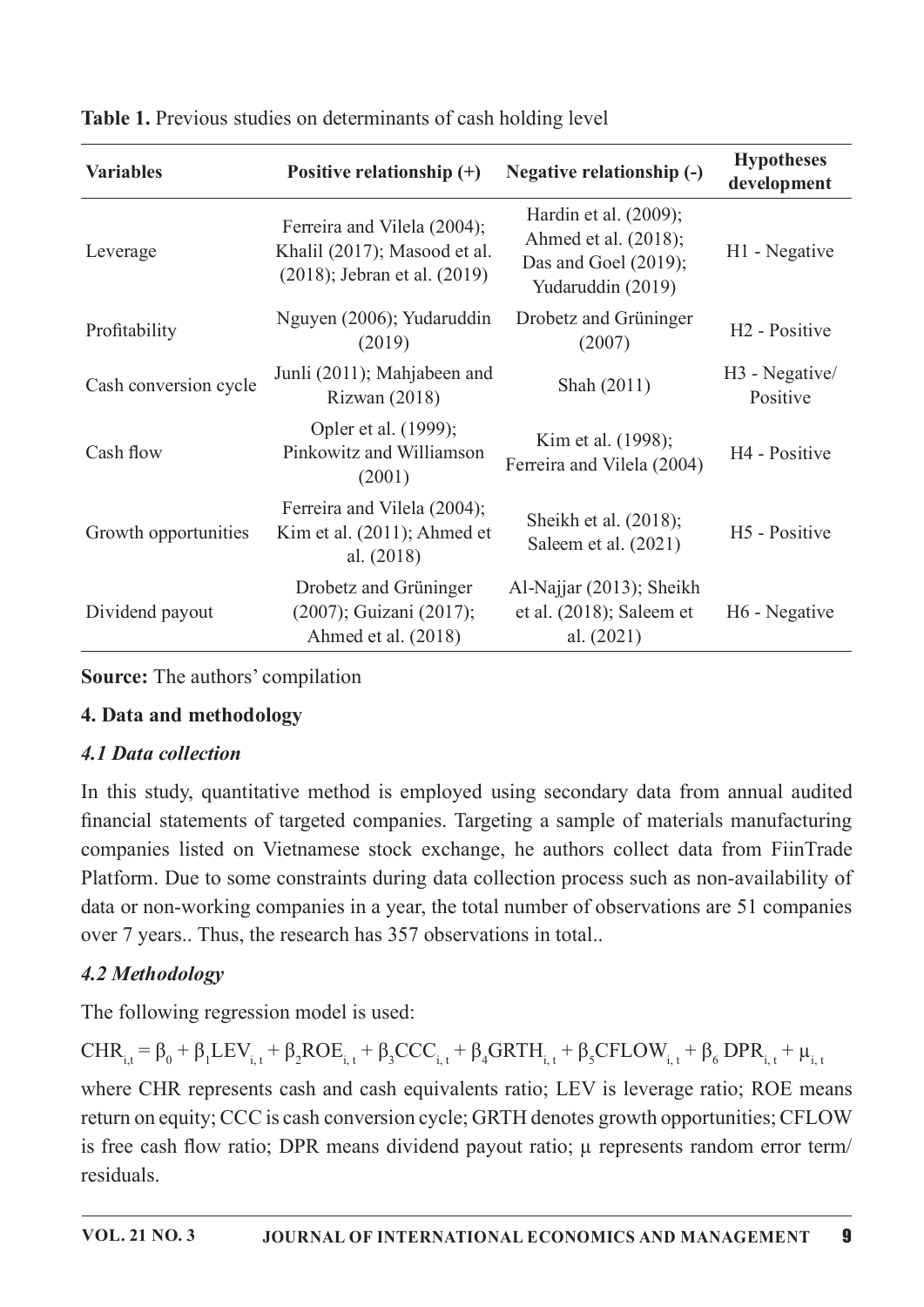| <b>Variables</b>         | <b>Model input</b> | <b>Measurement</b>                       | <b>References</b>                                    |  |
|--------------------------|--------------------|------------------------------------------|------------------------------------------------------|--|
| Cash holdings            | <b>CHR</b>         | Cash and cash equivalents                | Opler et al. (1999);                                 |  |
| level                    |                    | Total assets                             | Afza and Adnan (2007)                                |  |
|                          |                    | Total debts                              | Ferreira and Vilela (2004);<br>Afza and Adnan (2007) |  |
| Leverage                 | <b>LEV</b>         | Total assets                             |                                                      |  |
|                          |                    | Net income                               | Nguyen (2006);                                       |  |
| Profitability            | <b>ROE</b>         | Total equity                             | Al-Najjar (2013)                                     |  |
| Cash conversion<br>cycle | <b>CCC</b>         | $CCC = RCP + ICP - APP$                  | Shah (2011)                                          |  |
| Cash flow ratio          | <b>CFlow</b>       | Free cash flow<br>Total assets           | Cap (2014)                                           |  |
| Growth                   |                    | Price per share                          | Nguyen (2006);                                       |  |
| opportunities            | <b>GRWTH</b>       | Book value per share                     | Kim et al. (2011)                                    |  |
| Dividend payout<br>ratio | <b>DPR</b>         | Dividend per share<br>Earnings per share | Nguyen (2006);<br>Saddour (2006)                     |  |

Table 2. Measurement of variables

**Source:** The authors' compilation

#### **4.3 Descriptive Statistics**

Descriptive statistics of dependent and independent variables of 357 firm - year observations of 51 Vietnam materials manufacturing companies from 2013 to 2019 are presented in Table 3.

| <b>Variables</b> | <b>Observation</b> | <b>Mean</b> | Std. Dev. | Min         | <b>Max</b> |
|------------------|--------------------|-------------|-----------|-------------|------------|
| <b>CHR</b>       | 357                | 0.0834134   | 0.0861461 | 0.0001157   | 0.5211058  |
| <b>LEV</b>       | 357                | 0.4546902   | 0.2006204 | 0.0589278   | 0.8707558  |
| <b>ROE</b>       | 357                | 0.1386917   | 0.134545  | $-0.41113$  | 0.6344157  |
| <b>CCC</b>       | 357                | 105.037     | 105.1224  | $-198.8168$ | 774.9073   |
| <b>CFlow</b>     | 357                | 0.0502254   | 0.1471334 | $-0.58062$  | 0.6241435  |
| <b>GRWTH</b>     | 357                | 1.36096     | 1.100218  | 0.1387799   | 8.986499   |
| <b>DPR</b>       | 357                | 0.0918227   | 0.0988234 | $\theta$    | 0.9325     |

Table 3. Descriptive Statistics

### **Source:** The authors' calculation

The results show that the average level of cash holdings is 8.34% of total assets, and its standard deviation is 8.61%. The standard deviation of cash ratio observations is quite high, with the maximum and minimum values of cash holdings ratio are 52% and 0.01% respectively. This shows that cash holdings are fluctuate among a wide range. The average leverage ratio which was used as proxy to measure the financial health of a company is 45.5%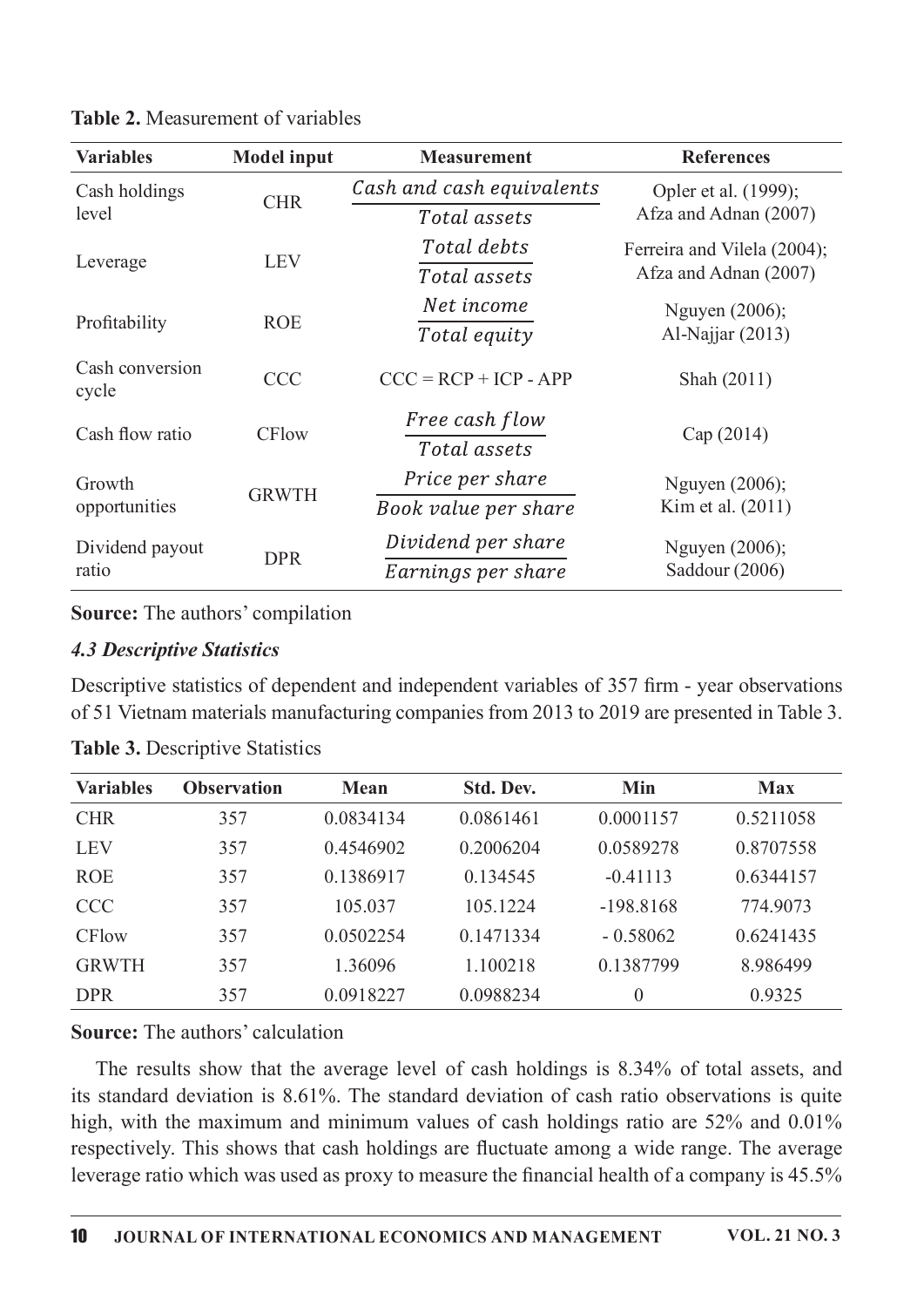with a standard deviation of 20%, which indicates a wide variance across firms. Average return on equity (ROE) is 13.87%, implying that this industry has the potential to be profitable. The mean of cash conversion cycle is 105 days with a standard deviation is 105 days. The cash flow ratio has the mean value of 5%, indicating that firms in this industry have a low efficiency in cash availability. The growth opportunities ratio is represented by the price-to-book ratio (P/B). The average of P/B at 1.36 reveals that the current capital market is overvaluing the materials firms. The mean value for dividend payout is 9.2%..

### **5. Empirical results**

### **5.1 Correlation Analysis**

Prior to regression, Pearson's correlation analysis is conducted to verify the relationship between variables.

| <b>Variables</b> | <b>CHR</b> | <b>LEV</b> | <b>ROE</b> | <b>CCC</b> | <b>CFlow</b> | <b>GRWTH</b> | <b>DPR</b> |
|------------------|------------|------------|------------|------------|--------------|--------------|------------|
| <b>CHR</b>       | 1.0000     |            |            |            |              |              |            |
| <b>LEV</b>       | $-0.3642$  | 1.0000     |            |            |              |              |            |
| <b>ROE</b>       | 0.2311     | $-0.0563$  | 1.0000     |            |              |              |            |
| <b>CCC</b>       | $-0.1213$  | $-0.1812$  | $-0.1437$  | 1.0000     |              |              |            |
| <b>CFlow</b>     | 0.3540     | $-0.3120$  | 0.1651     | 0.0067     | 1.0000       |              |            |
| <b>GRWTH</b>     | 0.1478     | 0.1351     | 0.5058     | $-0.0303$  | 0.1071       | 1.0000       |            |
| <b>DPR</b>       | 0.2660     | $-0.1765$  | 0.4036     | $-0.0678$  | 0.2001       | 0.2454       | 1.0000     |

#### Table 4. Correlation matrix

### **Source:** The authors' calculation

Although the highest correlation result between return on equity and growth opportunities is quite high  $(+0.5058)$ , the correlation coefficient is still within the allowable level  $(<0.8)$ . Therefore, it can be concluded that there is no perfect multicollinearity in the regression.

## 5.2 Collinearity diagnosis

**Table 5.** Collinearity diagnosis result

| <b>Variable</b> | VIF  | 1/VIF    |
|-----------------|------|----------|
| <b>ROE</b>      | 1.56 | 0.639600 |
| <b>GRWTH</b>    | 1.43 | 0.700331 |
| <b>DPR</b>      | 1.25 | 0.797959 |
| <b>LEV</b>      | 1.24 | 0.807733 |
| CFflow          | 1.16 | 0.864429 |
| <b>CCC</b>      | 1.07 | 0.932246 |
| Mean VIF        | 1.29 |          |

**Source:** The authors' calculation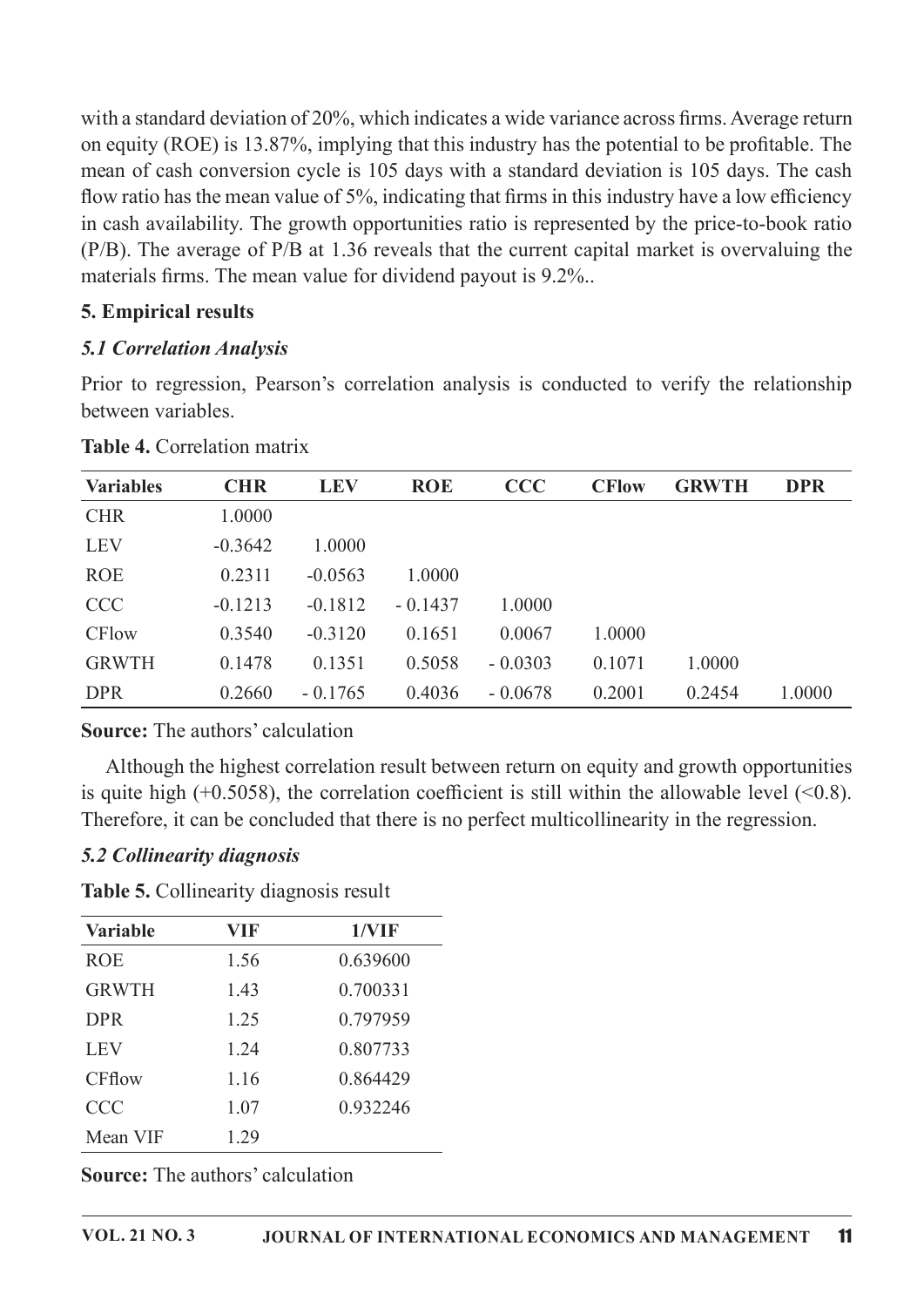Besides, the study tests for multicollinearity to detect if there is any linear relationship between variables. Variance inflation factor (VIF) is used for this test.

According to the test result, the mean VIF is 1.29 which is much smaller than 10. Also, each VIF value is consistently smaller than 10 and greater than 1. Therefore, it can be concluded that the model is free from multicollinearity.

#### 5.3 Regression model selection and results

Initially, this research used Pooled OLS, Fixed effect and Random effect regression analyses to investigate the impact of each proxy on cash holdings level. The result is shown in Table 6 with estimated coefficient of each independent variable and its level of significant in explaining effects on cash holdings.

The results of adjusted - R2 of Pooled OLS, fixed effect model, random effect model are 25.64%, 13.13% and 23.93% respectively (Table 6). This result implies that the independent variables used as determinants in the model can explain 25.64%, 13.13% and 23.93% of changes in levels of cash reserve of materials manufacturing firms listed on Vietnam stock market. Because the p-value of each estimated model among the three models above is 0.0000, less than the significance level of 0.05, all models are statistically significant.

| <b>Proxy variables</b>                                                        | <b>Pooled OLS</b>        | <b>FEM</b>           | <b>REM</b>                         |  |  |
|-------------------------------------------------------------------------------|--------------------------|----------------------|------------------------------------|--|--|
|                                                                               | $-0.137***$              | 0.0104               | $-0.0718*$                         |  |  |
| <b>LEV</b>                                                                    | $(-6.29)$                | (0.25)               | $(-2.34)$                          |  |  |
| <b>ROE</b>                                                                    | 0.0365                   | $0.0838*$            | 0.0635                             |  |  |
|                                                                               | (1.00)                   | (2.36)               | (1.91)                             |  |  |
| <b>CCC</b>                                                                    | $-0.000133***$           | $-0.0000508$         | $-0.0000825*$                      |  |  |
|                                                                               | $(-3.42)$                | $(-1.14)$            | $(-2.01)$                          |  |  |
| <b>CFlow</b>                                                                  | $0.125***$               | $0.144***$           | $0.135***$                         |  |  |
|                                                                               | (4.33)                   | (5.74)               | (5.51)                             |  |  |
| <b>GRWTH</b>                                                                  | $0.00848*$               | $0.0140*$            | $0.0118*$                          |  |  |
|                                                                               | (1.98)                   | (2.27)               | (2.38)                             |  |  |
| <b>DPR</b>                                                                    | $0.0928*$                | 0.0105               | 0.0299                             |  |  |
|                                                                               | (2.08)                   | (0.25)               | (0.75)                             |  |  |
|                                                                               | $0.128***$               | $0.0452*$            | $0.0903***$                        |  |  |
| cons                                                                          | (9.41)                   | (1.98)               | (4.75)                             |  |  |
| Observations                                                                  | 357                      | 357                  | 357                                |  |  |
|                                                                               | $F(6,350) = 21.46$       | $F(6,300) = 7.85$    | Wald chi $2(6) = 64.27$            |  |  |
|                                                                               | $Prob > F = 0.0000$      | $Prob > F = 0.0000$  | Prob > chi <sup>2</sup> = $0.0000$ |  |  |
|                                                                               | Adj R-squared = $0.2564$ | R-sq: within $0.136$ | R-sq: within $0.1223$              |  |  |
| t statistics in parentheses<br>* $p < 0.05$ , ** $p < 0.01$ , *** $p < 0.001$ |                          |                      |                                    |  |  |

Table 6. Regression results and robustness tests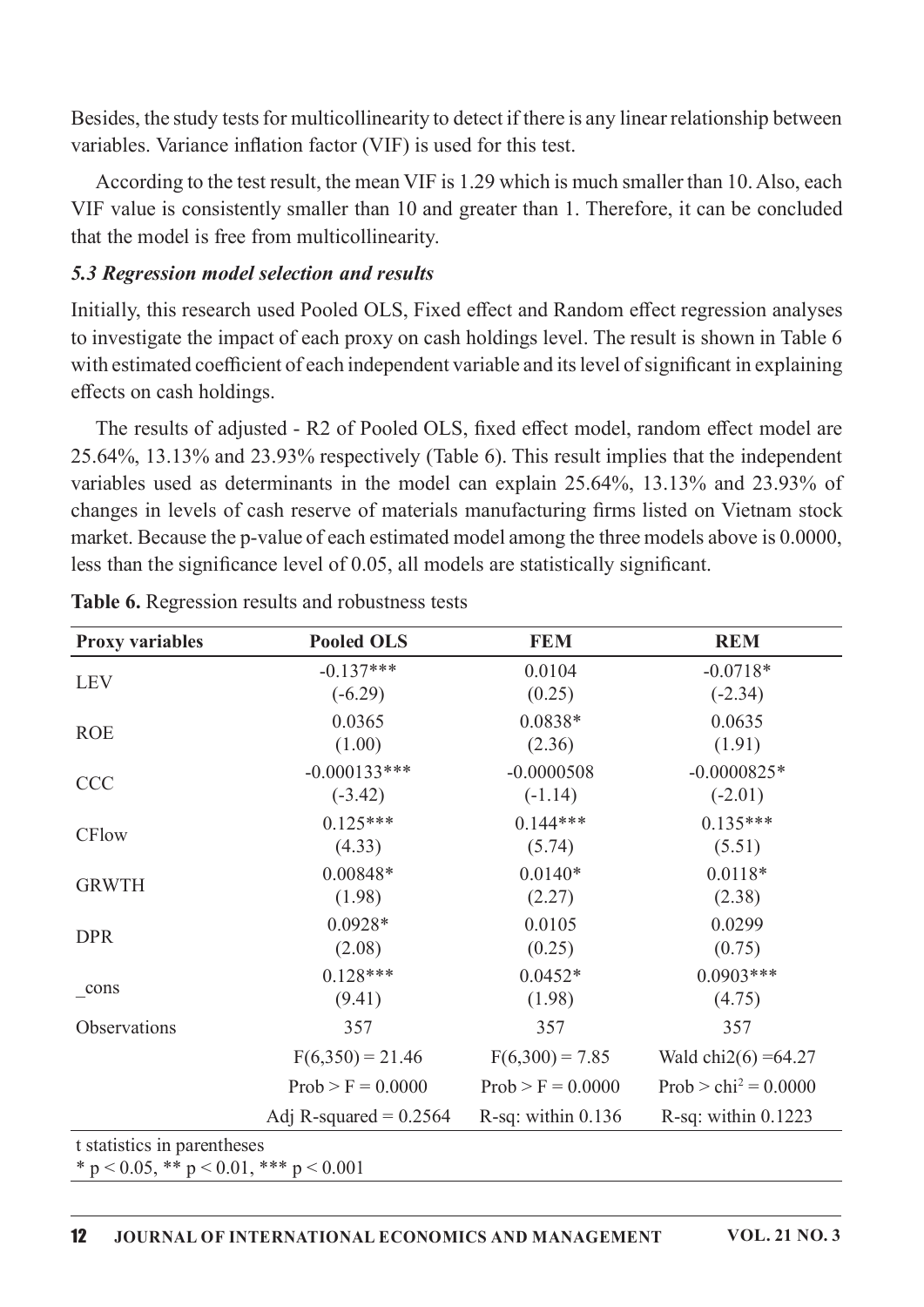Table 6. Regression results and robustness tests (continued)

| <b>Proxy variables</b>                                   | <b>Pooled OLS</b>                                                                    | FEM | <b>REM</b> |
|----------------------------------------------------------|--------------------------------------------------------------------------------------|-----|------------|
|                                                          | Modified Wald test for groupwise heteroskedasticity in fixed effect regression model |     |            |
| H0: sigma(i) <sup>2</sup> = sigma <sup>2</sup> for all I |                                                                                      |     |            |
| chi <sup>2</sup> (51) = 6767.55                          |                                                                                      |     |            |
| Prob>chi <sup>2</sup> = $0.0000$                         |                                                                                      |     |            |
|                                                          | Wooldridge test for autocorrelation in panel data                                    |     |            |
| H0: no first order autocorrelation                       |                                                                                      |     |            |
| $F(1, 50) = 25.118$                                      |                                                                                      |     |            |

**Source:** The authors' calculation

 $Prob > F = 0.0000$ 

According to the result for heteroskedasticity and autocorrelation tests after running OLS regression, the impact of each proxy on cash holdings level is not being fully reflected by the estimation by Pooled OLS model and statistic errors as heteroskedasticity and autocorrelation stitll exist. The Modified Wald test presents the result of  $Prob > chi2 = 0.0000$ , indicating that OLS model suffer from heteroskedasticity.

Additionally, the Wooldridge test shows that autocorrelation exists in the OLS regression model. Therefore, the Pooled OLS model is not the most appropriate model.

This led the authors to use the Hausman test to check for the appropriation of fixed effect model and random effect model. The result of this test suggested that fixed effect model is more appropriate for the regression.

The fixed effects model results show that except for cash conversion cycle, all remaining factors positively affect cash holdings level. However, only the factor ROE, cash flow ratio and growth opportunities have significant impacts on the dependent variable.

Although fixed effect model is the most appropriate models in the three models above, the Modified Wald suggested that heteroskedasticity still occurs in this model.

### 5.4 Feasible least squares regression result

Due to the existence of heteroskedasticity and autocorrelation in fixed effects model, the feasible generalized least squares (FGLS) is conducted hereafter with the aim to fix these problems. This estimator with AR1 level allows estimation in the presence of heteroscedasticity and autocorrelation within the panel. It can be clearly seen from the summary table result that the estimates have changes in their magnitude after running FGLS to fix violations of the model. However, all the impact direction of independent variables on cash holdings level, except the variable of leverage ratio, are still the same as that of fixed effect model.

The regression model of level of cash holdings after fixing violations by feasible least squares model is:

> CHR = 0.0811 - 0.0752 LEV<sub>it</sub> + 0.0538 ROE<sub>it</sub> - 0.000067 CCC<sub>it</sub> + 0.00686 GRWTH<sub>it</sub> + 0.112 CFLOW<sub>it</sub> + 0.0448 DPR<sub>it</sub>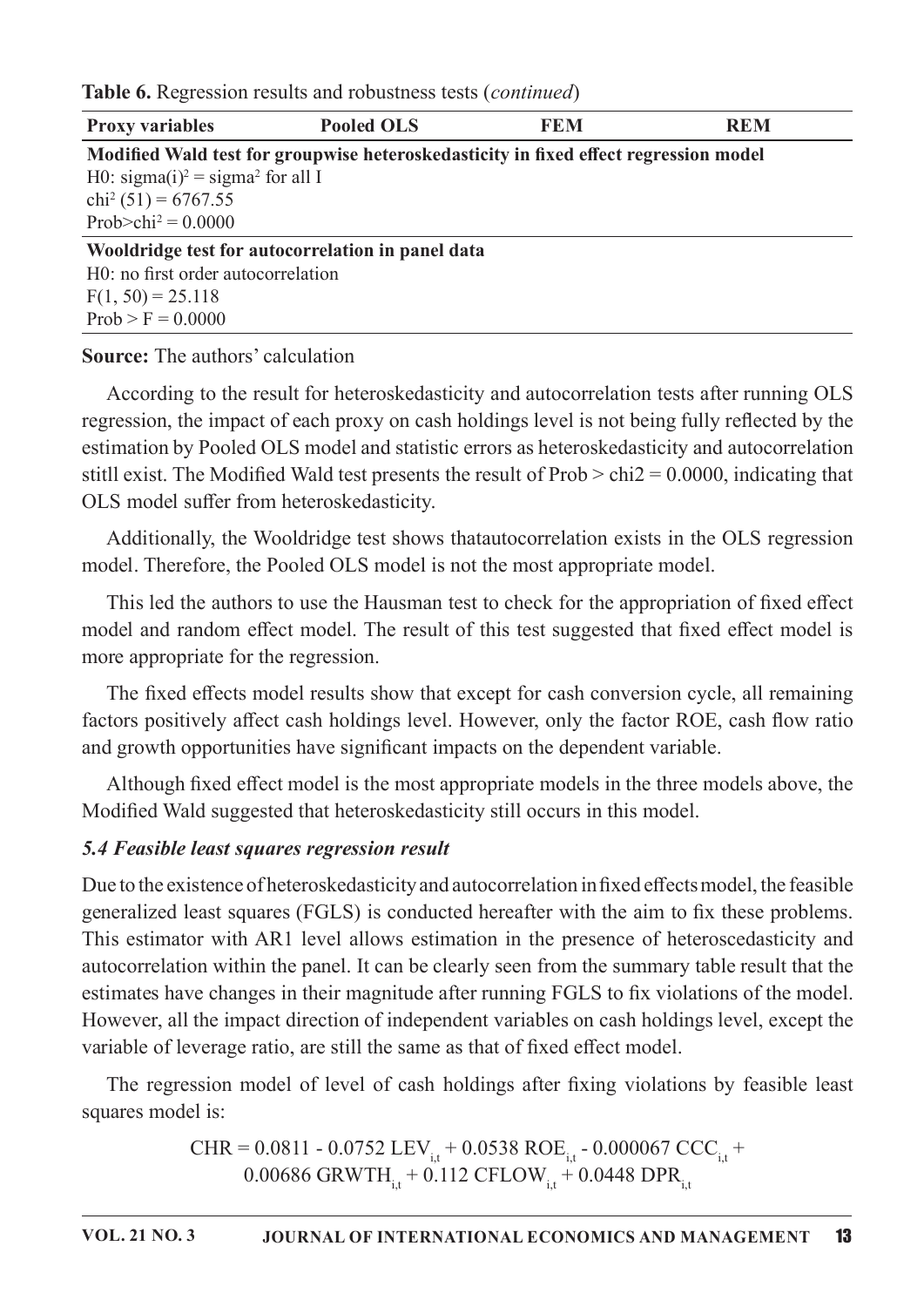| <b>Proxy variables</b> | <b>FEM</b>            | <b>FGLS</b>                        |  |
|------------------------|-----------------------|------------------------------------|--|
|                        | 0.0104                | $-0.0752***$                       |  |
| <b>LEV</b>             | (0.25)                | $(-3.90)$                          |  |
| <b>ROE</b>             | $0.0838*$             | $0.0538*$                          |  |
|                        | (2.36)                | (2.50)                             |  |
| <b>CCC</b>             | $-0.0000508$          | $-0.0000673**$                     |  |
|                        | $(-1.14)$             | $(-2.89)$                          |  |
| <b>CFlow</b>           | $0.144***$            | $0.112***$                         |  |
|                        | (5.74)                | (6.97)                             |  |
| <b>GRWTH</b>           | $0.0140*$             | $0.00686**$                        |  |
|                        | (2.27)                | (2.87)                             |  |
| <b>DPR</b>             | 0.0105                | 0.0448                             |  |
|                        | (0.25)                | (1.67)                             |  |
|                        | $0.0452*$             | $0.0811**$                         |  |
| cons                   | (1.98)                | (6.58)                             |  |
| Observations           | 357                   | 357                                |  |
|                        | $F(6,300) = 7.85$     | Wald $\text{chi}^2(6) = 126.44$    |  |
|                        | $Prob > F = 0.0000$   | Prob > chi <sup>2</sup> = $0.0000$ |  |
|                        | $R$ -sq: within 0.136 |                                    |  |

Table 7. FEM and FGLS regression result

Notes: t statistics in parentheses, \* significant at 10%, \*\* significant at 5%, \*\*\* significant at 1%.

**Source:** The authors' calculation

The model's p-value is  $0.0000 \le 5\%$  level of significance which implies that the regression result is statistically significant at 5% level of significance. The empirical results indicate that LEV, CCC, CFlow and GRWTH are statistically significant at the 0.05 level as in Table 7. On the other hand, DPR has no significant impact on level of cash holdings.

## **6. Discussion and limitations**

## **6.1 Discussion**

It is found that leverage has a significant negative influence on cash holdings of Vietnamese materials manufacturing firms, at 1% level of significance. This negative correlation supports the precautionary motive and Hypothesis 1. The result is consistent with the prediction of pecking order theory and the findings of Opler et al. (1999), Hardin et al. (2009), Afza and Adnan (2007), Megginson and Wei (2010), Ogundipe et al. (2012), Khalil (2017), and Jebran et al. (2019). With a higher level of debt, firms can see debt as a substitute for cash holdings. Although the impact has changed its direction after the running of the feasible generalized least squares model, it presents a more significant influence in this final model. At the level of 1% significance, the leverage variable has a strong impact on the decision of holding cash. In a material firm with a high level of debt financing, managers and stakeholders would want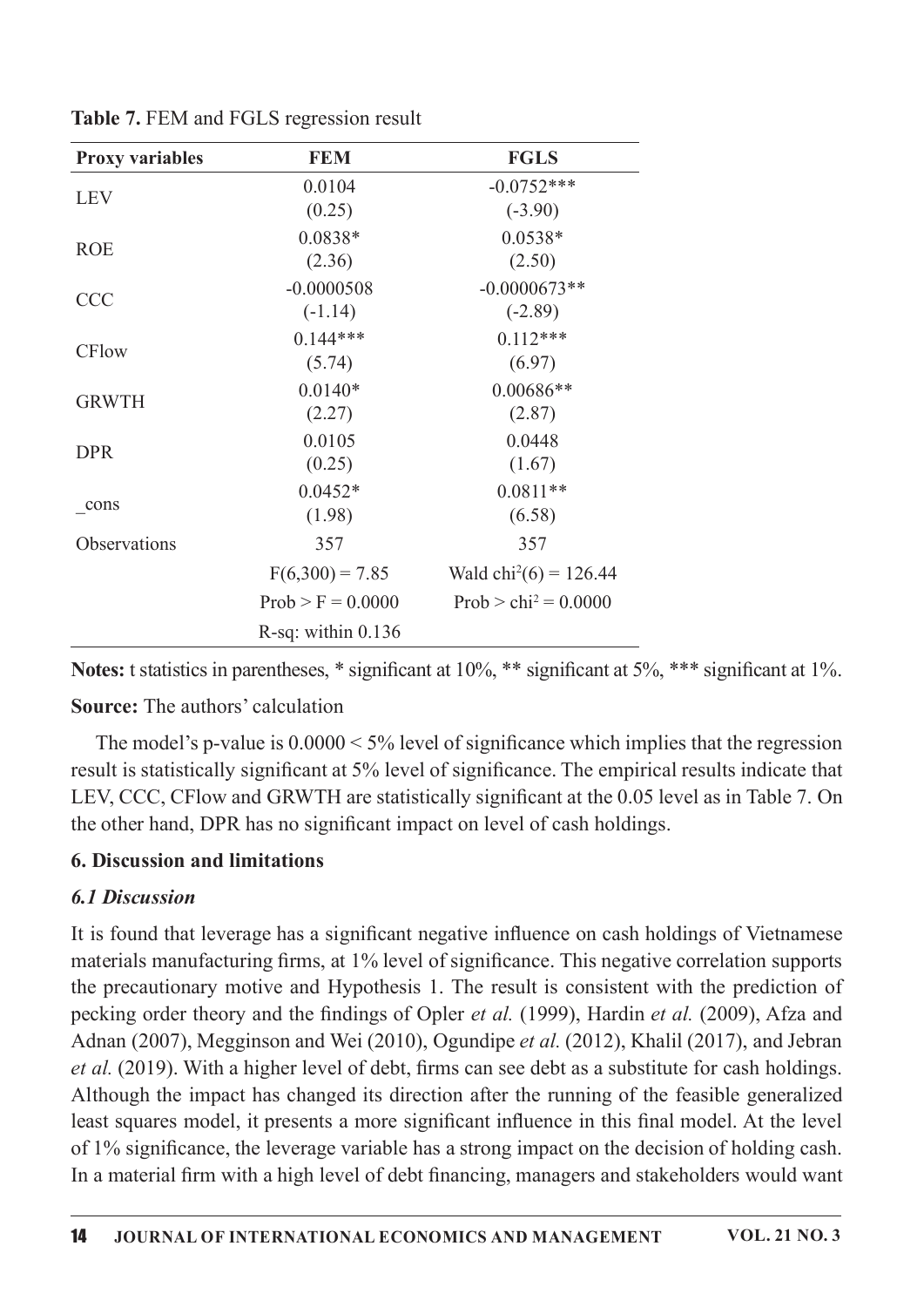to use their cash and cash equivalent to make the most of investment opportunities to avoid wasting money on high interests from the financial market. This tendency then reduces the demand for cash.

The coefficient for ROE is significant and has a value of 0.0538, showing the positive impact of profitability on cash holding level of materials companies. This finding supported Hypothesis 2. This result can be explained by transaction motive and is consistent with expectation of pecking order theory. This relationship is also confirmed by some studies on the developed markets such as Nguyen (2006) Tokyo market and Opler *et al.* (1999) on the US market. The positive impact is also found in emerging markets by evidence from Nigeria (Ogundipe et al., 2012), China (Megginson and Wei, 2010), and Indonesia (Yudaruddin, 2019). This could imply that profits from businesses could be used as a good source of internal funds in some emerging markets where the agency costs of debts are high. Further possible argument can be concluded from free cash flow theory which states that conservative managers tend to hold excess cash from cash flow generated from operation profits to pursue their own projects for their own interests.

The result of regression running indicates a negative impact of cash conversion cycle on cash holdings level. However, this effect is at a low magnitude, just -0.0000673. This finding accepts the prediction of hypothesis H3 and is consistent with trade-off theory and pecking order theory. The negative relationship between cash conversion cycle and cash holdings can be explained that shortening cash conversion cycle can increase the cash reserve in the bank account of a firm and that firm would not go with shortage of cash for long. To be specific, the shorter cash conversion cycle is, the more cash free to be accumulated by managers to prepare for investments and projects. The result of cash conversion cycle effect in this study is also supported by Shah (2011).

The coefficient between cash flow and cash holdings level showed a significant positive impact of cash flow on the level of cash holdings. Notably, cash flow ratio is the strongest proxy influencing on the level of cash reserves in firms in this study, as its coefficient is 0.112, and significant at the  $1\%$  level. The positive relationship indicates that Hypothesis 4 is accepted, and pecking order and free cash flow theories hold in this case. This result suggests that materials manufacturing firms in Vietnam with high cash flow ratio tend to retain more cash to finance their new investments. Cash is kept within firms in order to safeguard the firms against potential losses and sudden unexpected events, as a transactional and precautionary move. Pecking order theory reflected through this result can be understood that firms prefer to finance themselves by internal funds before resorting to the market. This positive influence of cash flow ratio on cash holdings is also strongly supported in the study of Kariuki et al. (2015) on Kenya market. In Cap (2014), it is reported that this outcome is not only seen in the overall sample of the research, but also remains the same when analyzing the effect on sub-samples classifying by industry. This finding is also confirmed by Mahjabeen and Rizwan (2018) while investigating non-financial Pakistani companies' determinants of cash holdings. Opler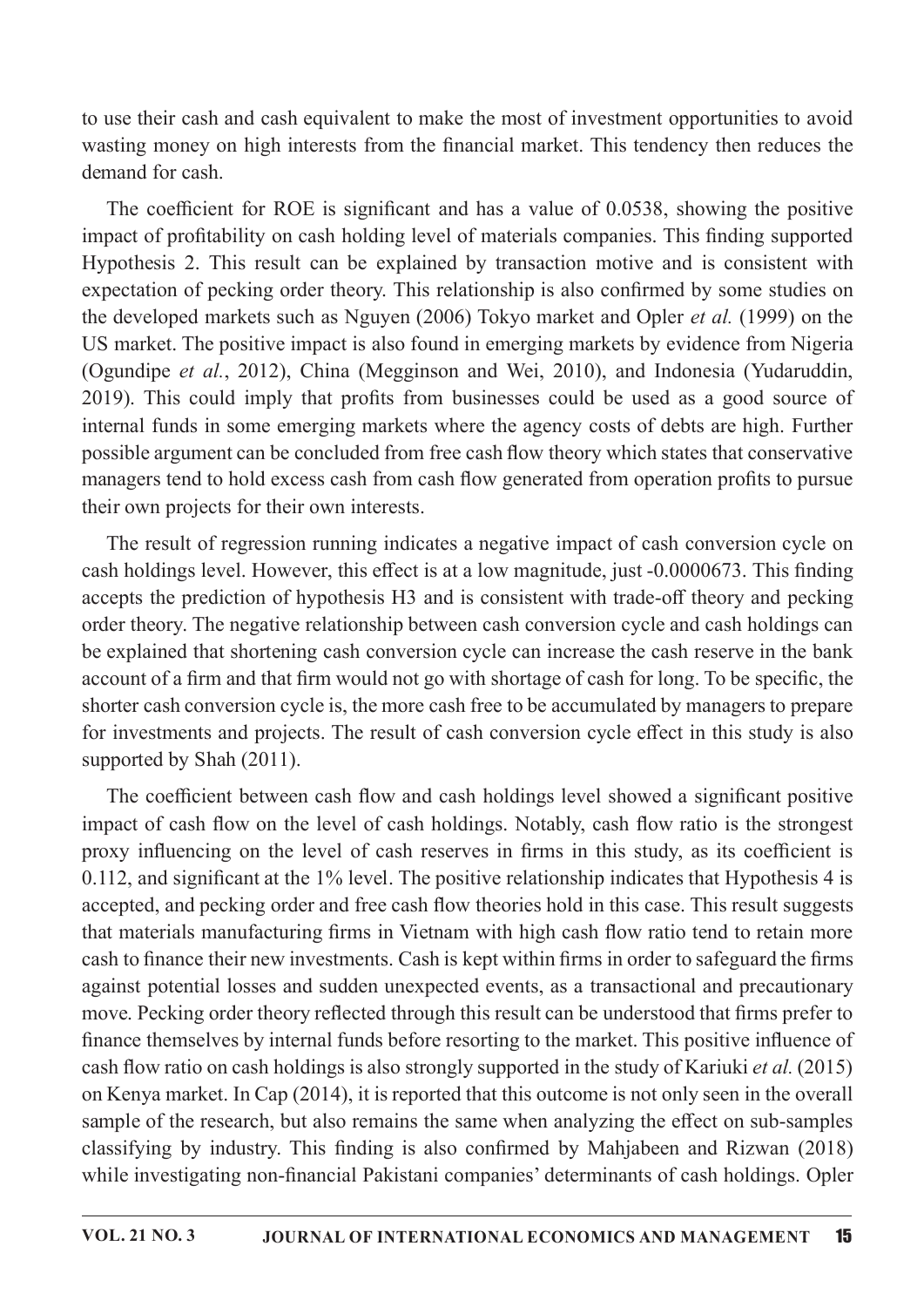et al. (1999), Pinkowitz and Williamson (2001) reported the same outcome when examining the effect of cash flow on cash holding behaviors.

Growth opportunities, which is measured by the market-to-book ratio, has a positive influence on level of cash holdings in firms at the  $5\%$  level. Hypothesis 5 is accepted by this empirical result. The finding is also consistent with the result reported by Ozkan and Ozkan (2004), Ferreira and Vilela (2004), Jani et al. (2004), D'Mello et al. (2008), Bates et al.  $(2009)$ , and Ahmed et al.  $(2018)$ . The relationship can be explained by all three theories. To avoid financial distress, a growing corporation with significant growth potential tends to accumulate greater cash reserves, which corresponds to the precautionary reason for holding cash. This direction of the impact can be explained by the fact that the company would have higher bankruptcy costs as a company has greater investment potential (Ferreira and Vilela, 2014). Pecking order theory also predicts the same correlation, high investment opportunities would lead a firm to having more cash to avoid shortage and in turn, go for costly external capital raising.

In contrast to the findings of significantly positive relationship between dividend payment and cash holdings reported by Guizani (2017) and Ahmed *et al.* (2018), there is a positive and insignificant relationship between dividend payout ratio and cash holdings level. Thus, dividend payout ratio has no significant relationship with cash reserves of companies, hence, it can be concluded that dividend payout ratio does not affect cash holdings of materials firms in Vietnam. According to free cash flow theory, it seems like there is little agency problems in materials companies in Vietnam although the authors did not detect significant relationships.

| <b>Variables</b> | <b>Trade-off</b><br>theory | <b>Pecking order</b><br>theory | Free cash flow<br>theory | <b>Prediction</b> | <b>Final finding</b> |
|------------------|----------------------------|--------------------------------|--------------------------|-------------------|----------------------|
| <b>LEV</b>       |                            | $(-)$                          | $(-)$                    | $\left( -\right)$ | ( – )                |
| <b>ROE</b>       | $(+)$                      | $(+)$                          |                          | $^{(+)}$          | $(+)$                |
| <b>CCC</b>       | $(-)$                      | $(-)$                          | $^{(+)}$                 | ( – )             | $(-)$                |
| CFRatio          | $(-)$                      | $(+)$                          | $^{(+)}$                 | $^{(+)}$          | $^{(+)}$             |
| <b>GRWTH</b>     | $^{(+)}$                   | $(+)$                          | $^{(+)}$                 | $(+)$             | $(+)$                |
| <b>DPR</b>       | $\left( -\right)$          | $-1$                           |                          | (-)               | $\left( -\right)$    |

Table 8. Summary of research findings

**Source:** The authors' compilation

As the outcomes of this research suggested, in general the incentive for cash holding by Vietnamese material firms could be explained by pecking order theory, with all of the empirical results consistently fit to the afore-mentioned theory. There are slight differences between this research's outcomes compared to other theories, but in general, final findings are consistent with the authors' initial predictions.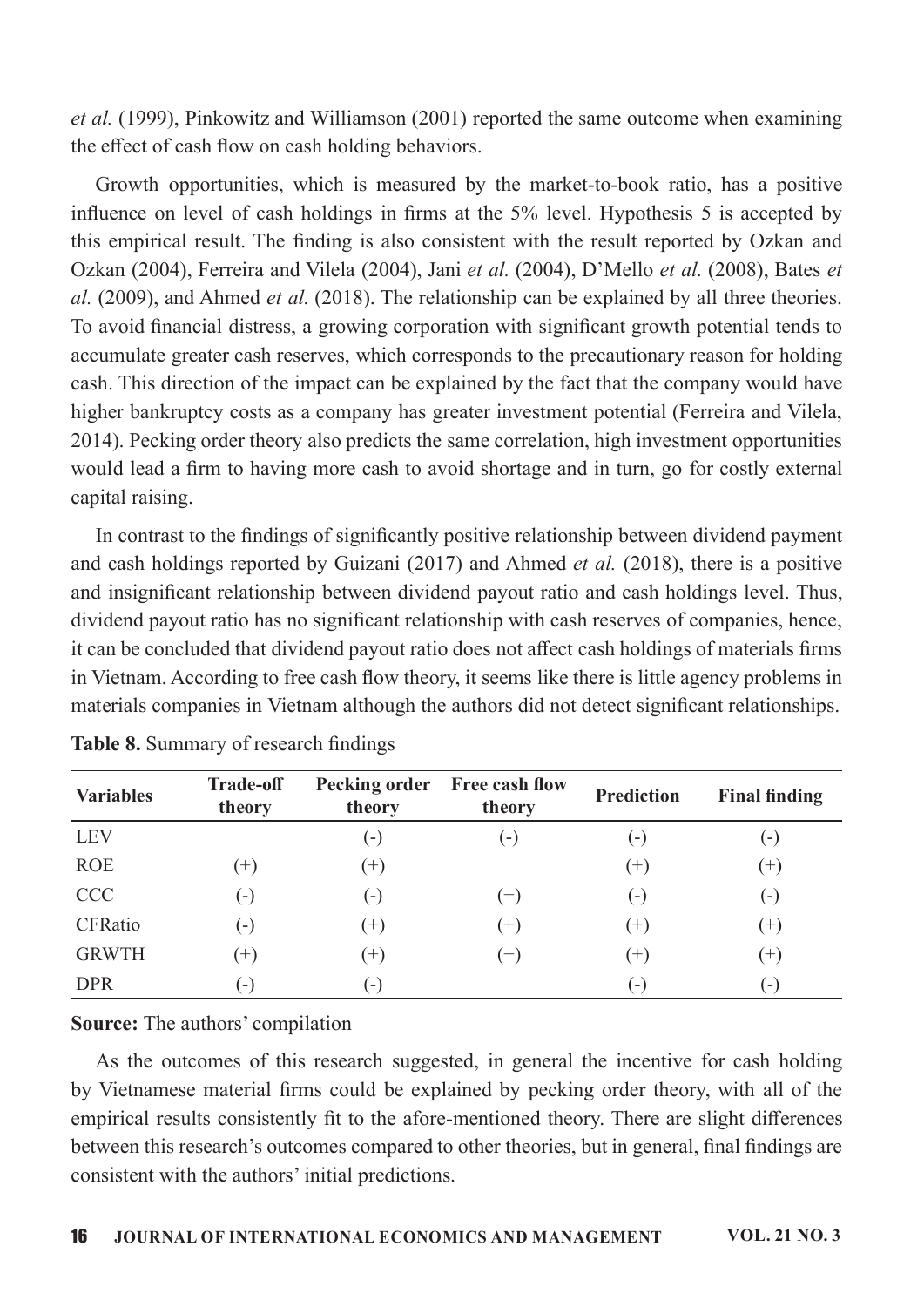#### 6.2Limitations

This study is limited to the sample of materials firms listed on Vietnamese stock exchanges. Therefore, the whole situation of cash holdings' determinants of the whole materials manufacturing sector might not fully be reflected. In addition, another drawback of this study is only to apply regression according to three basic methods of estimation without implementing additional methods to consider the model's suitability.

For more accurate evaluation of the materials sector, future research should investigate for all currently active companies. Internal corporate governance considerations such as board structure, audit processes and robust policies, and CEO characteristics should also be considered.

#### 7. Conclusion

This research is conducted to investigate the cash holdings decisions in the emerging market of Vietnam. Results from several previous studies indicate that the influence of each factor is diversified across countries and across industries. However, there are few studies in Vietnam focus on this topic, especially in a specific industry. Therefore, the main purpose of this research is to understand why companies keep cash from the viewpoint of the Vietnamese materials manufacturing industry. The study is carried out by using secondary data from audited financial reports of 51 materials companies listed on both Hanoi stock exchange (HNX) and Ho Chi Minh stock exchange (HOSE) for the period of 2013-2019. The authors use the feasible generalized least squares model as the final regression result to test the hypotheses.

The research outcomes show free cash flow ratio has the strongest impact on cash holdings among the remaining evaluated variables, leverage ranked the second, profitability ranked third while growth opportunities and cash conversion cycle have the lowest impact on cash holdings level of firms. Dividend payout ratio has no significant relationship with cash balances of companies. Under that perspective, it is advised that Vietnamese material firms may take these factors as the considerations in understanding their own cash position influencing factors to make proper decisions. It may also be beneficial to researchers and regulators in providing timely and effective adjustment regarding cash holdings of these companies.

#### References

- Acharya, V., Almeida, H. and Campello, M. (2007), "Is cash negative debt? A hedging perspective on corporate financial policies", Journal of Financial Intermediation, Vol. 16 No. 4, pp. 515 - 554.
- Afza, T. and Adnan, S.M. (2007), "Determinants of corporate cash holdings: a case study of Pakistan", in Proceedings of Singapore Economic Review Conference (SERC) 2007, August 01-04, Singapore Economics Review and The University of Manchester (Brooks WorldPoverty Institute), Singapore, pp. 164 - 165.
- Ahmed, R., Qi, W., Ullah, S. and Kimani, D. (2018), "Determinants of corporate cash holdings: an empirical study of Chinese listed firms", Corporate Ownership & Control, Vol. 15 No. 3, pp.57-65.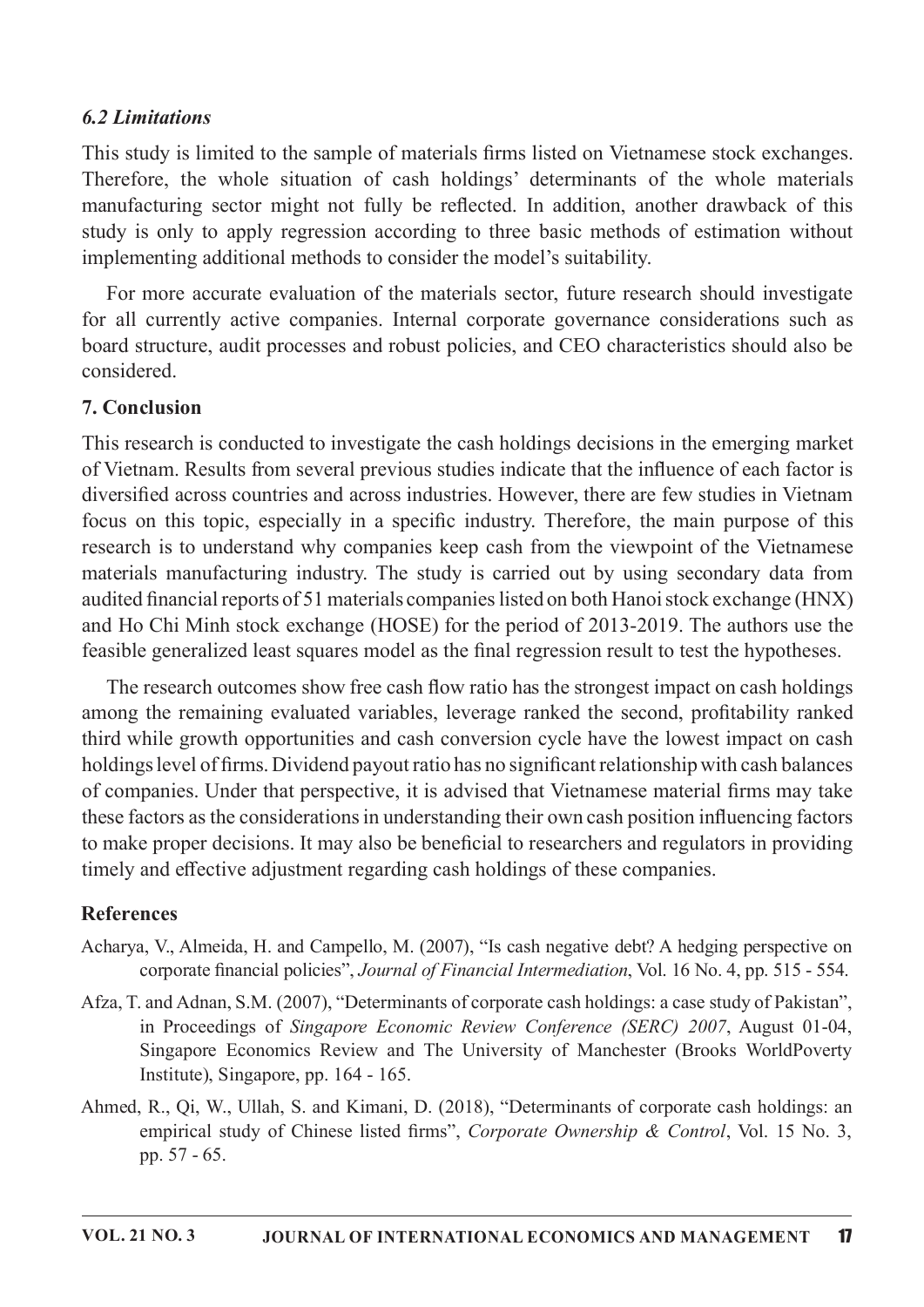- Ahrends, M., Drobetz, W. and Nomikos, N.K. (2018), "Corporate cash holdings in the shipping industry", Transportation Research Part E: Logistics and Transportation Review, Vol. 112, pp. 107 - 124.
- Al-Najjar, B. (2013), "The financial determinants of corporate cash holding: evidence from emerging markets", International Business Review, Vol. 22, pp. 77 - 88.
- Al-Najjar, B. and Belghitar, Y. (2011), "Corporate cash holdings and dividend payments: evidence from simultaneous analysis", *Managerial & Decision Economics*, Vol. 32 No. 4, pp. 231 - 241.
- Almeida, H., Campello, M. and Weisbach, M. (2004), "The cash flow sensitivity of cash", The Journal of Finance, Vol. 59 No. 4, pp. 1777 - 1804.
- Bates, T., Kahle, K. and Stulz R. (2009), "Why do U.S. firms hold so much more cash than they used to?", The Journal of Finance, Vol. 64 No. 5, pp. 1985 - 2021.
- Cap, K.H. (2014), Corporate cash holdings: determinants and implications from Vietnamese market. Unpublished Manuscript, Master's dissertation, Royal Docks Business School, University of East London.
- Chang-Soo, K., Mauer, D.C., Sherman, A.E. and Kim, C.S. (1998), "The determinants of corporate liquidity: theory and evidence", Journal of Financial and Quantitative Analysis, Vol. 33 No. 3, pp. 335 - 359.
- Chireka, T. and Fakoya, M.B. (2017) "The determinants of corporate cash holdings levels: evidence from selected South African retail firms", Investment Management and Financial Innovations, Vol.14No.2,pp.79-93.
- Cruz, A.F., Kimura, H. and Sobreiro, V.A. (2019), "What do we know about corporate cash holdings? A systematic analysis", Jounal of Corporate Accounting and Finance, Vol. 30 No. 1, pp. 77 - 143.
- Das, S. and Goel, U. (2019), "Determinants of excess and deficit cash holdings of firms: evidence from emerging market", Global Business Review, Vol. 22 No. 5, pp. 1202 - 1215.
- D'Mello, R., Krishnaswami, S. and Larkin, P.J. (2008). "Determinants of corporate cash holdings: evidence from spin-offs", Journal of Banking and Finance, Vol. 32 No. 7, pp. 1209 - 1220.
- Diamond, D. (1991), "Debt maturity structure and liquidity risk", The Quarterly Journal of Economics, Vol.106No.3,pp.709-737.
- Dittmar, A., Mahrt-Smith, J. and Servaes, H. (2003), "International corporate governance and corporate cash holdings", Journal of Financial and Quantitative Analysis, Vol. 38 No. 1, pp. 111 - 133.
- Donaldson, G. (1961), Corporate debt capacity, Division of Research, Graduate School of Business Administration, Harvard University, Boston.
- Drobetz, W. and Grüninger, M.C. (2007), "Corporate cash holdings: evidence from Switzerland". Financial Markets and Portfolio Management, Vol. 21 No. 3, pp. 293 - 324.
- Drobetz, W., Haller, R. and Meier, I. (2016a), "Cash flow sensitivities during normal and crisis times: evidence from shipping", Transportation Research Part A: Policy and Practice, Vol. 90, pp.26-49.
- Drobetz, W., Menzel, C. and Schröder, H. (2016b), "Systematic risk behavior in cyclical industries: the case of shipping", Transportation Research Part E: Logistics and Transportation Review, Vol.88,pp.129-145.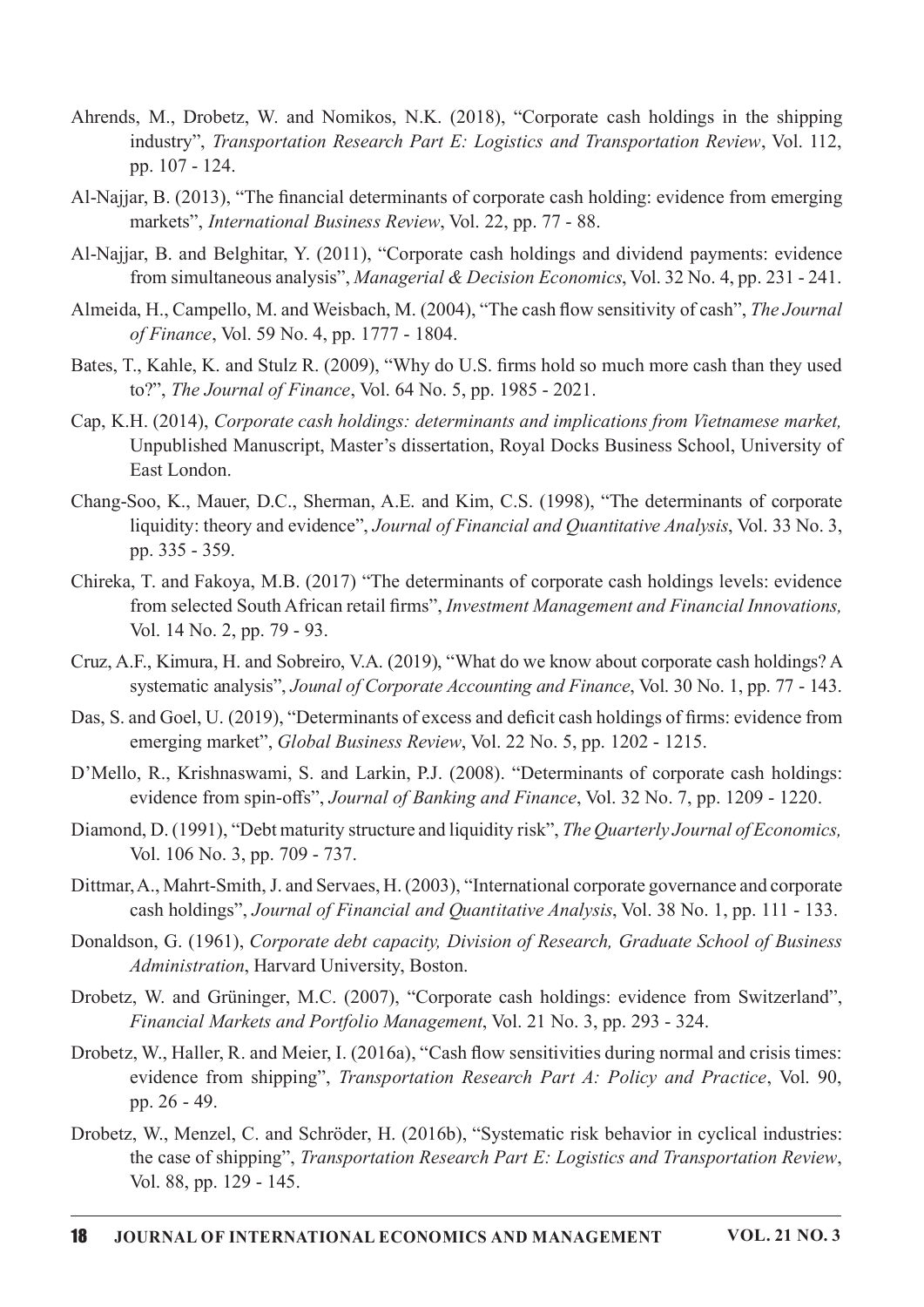- Easterbrook, F.H. (1984), "Two agency-cost explanations of dividends", American Economic Review, Vol.74No.4,pp.650-659.
- Faulkender, M. and Wang, R. (2006), "Corporate financial policy and the value of cash", Journal of *Finance*, Vol. 61 No. 4, pp. 1957 - 1990.
- Ferreira, M.A. and Vilela, A.S. (2004), "Why do firms hold cash? Evidence from EMU countries", European Financial Management, Vol.10 No. 2, pp. 295 - 319.
- Gao, H., Harford, J. and Li, K. (2013), "Determinants of corporate cash policy: insights from private firms", Journal of Financial Economics, Vol. 109 No. 3, pp. 623 - 639.
- Garcia-Teruel, P. and Martinez-Salona, P. (2008). "On the determinants of SME cash holdings: evidence from Spain", Journal of Business Finance and Accounting, Vol. 32 No. 1-2, pp. 127 - 149.
- Gill, A. and Shah, C. (2012), "Determinants of corporate cash holdings: evidence from Canada", International Journal of Economics and Finance, Vol. 4 No. 1, pp. 70 - 79.
- Greenwood, R. and Hanson, S. (2015), "Waves in ship prices and investment", The Quarterly Journal of Economics, Vol. 130 No. 1, pp. 55 - 109.
- Guizani, M. (2017), "The financial determinants of corporate cash holdings in an oil rich country: evidence from Kingdom of Saudi Arabia", Borsa Istanbul Review, Vol. 17 No. 3, pp. 133-143.
- Hardin III, W.G., Highfield, M.J., Hill, M.D. and Kelly, G.W. (2009), "The determinants of REIT cash holdings", The Journal of Real Estate Finance and Economics, Vol. 39 No. 1, pp. 39 - 57.
- Hung, D.N, Van, V.T.T. and Hung, N.D. (2020), "The sensitivity of cash flows to cash holdings: case studies at Vietnamese enterprises", Investment Management and Financial Innovations, Vol. 17No.1,pp.266-276.
- Jani, E., Hoesli, M. and Bender, A. (2004), "Corporate cash holdings and agency conflicts", Working paper, University of Geneva.
- Jebran, K., Iqbal, A., Bhat, K.U., Khan, M.A. and Hayat, M. (2019), "Determinants of corporate cash holdings in tranquil and turbulent period: evidence from an emerging economy", Financial  $Innovation$ , Vol. 5 No. 3, pp. 1 - 12.
- Jensen, M.C. (1986), "Agency costs of free cash flow, corporate finance and takeovers", American  $E$ conomic Review, Vol. 76 No. 2, pp. 323 - 331.
- John, T. (1993), "Accounting measures of corporate liquidity, leverage, and costs of financial distress". Financial Management, Vol. 22, pp. 91 - 100.
- Junli, Z. (2011), The relationship between working capital management and corporate cash holdings, Master's thesis, University of Eastern Finland, Department of Business.
- Kariuki, S., Namusonge, G. and Orwa, G. (2015), "Determinants of corporate cash holdings: evidence from private manufacturing firms in Kenya", International Journal of Advanced Research in Management and Social Sciences, Vol. 4 No. 6, pp. 15 - 33.
- Khalil, M.S. (2017), "Determinants of cash holding in Pakistan: a case of oil and gas sector of Pakistan stock exchange", City University Research Journal, Vol. 7 No. 2, pp. 167 - 177.
- Khuong, N.V., Liem, N.T. and Minh, M.T.H. (2020), "Earnings management and cash holdings: Evidence from energy firms in Vietnam", Journal of International Studies, Vol. 13 No. 1, pp. 247 - 261.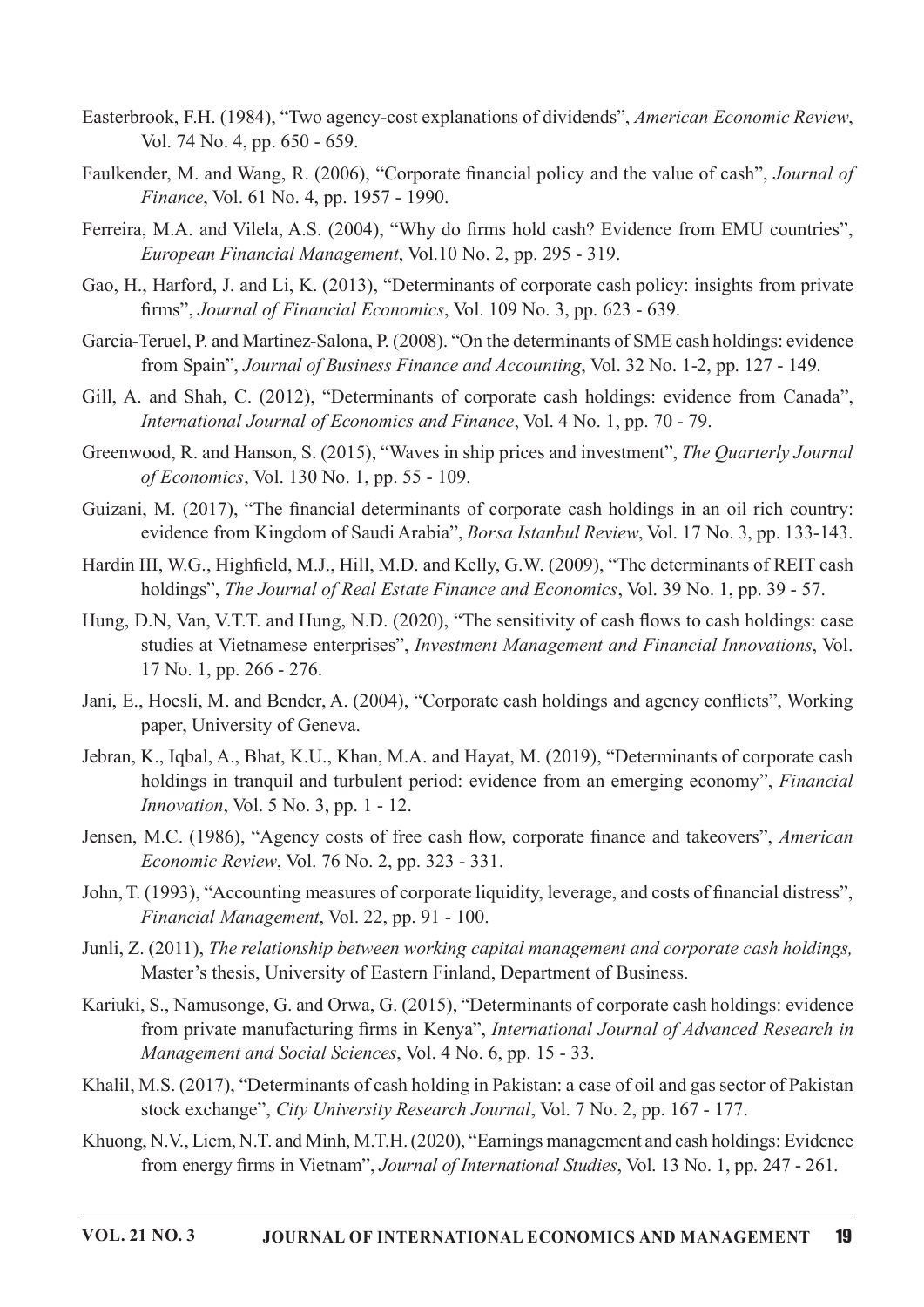- Kim, C., Mauer, D. and Sherman, A. (1998), "The determinants of corporate liquidity: theory and evidence", Journal of Financial and Quantitative Analysis, Vol. 33 No. 3, pp. 335 - 359.
- Kim, J., Kim, H. and Woods, D. (2011), "Determinants of corporate cash-holding levels: an empirical examination of the restaurant industry", International Journal of Hospitality management, Vol.30No.3,pp.568-574.
- Masood, A., Gulzar, S. and Quddoos, M.U. (2018), "Impact of working capital management on bank's cash holding decisions in Pakistan", Pakistan Journal of Social Sciences (PJSS), Vol. 38 No. 2,pp.641-650.
- Megginson, W.L. and Wei, Z. (2010), "Determinants and value of cash holdings: evidence from China's privatized firms", SSRN Working Paper Series, pp. 1 - 37.
- Mahjabeen, R.A. and Rizwan, F. (2018), "Working capital management and corporate cash holdings: a comparative analysis of large and small scale non-financial Pakistani firms", Journal of Social  $Sciences$ , Vol. 18, pp. 1 - 12.
- Market research. (2021), "Vietnam Construction Market Growth, Trends, COVID-19 Impact, and Forecasts (2021-2026)", Mordor Intelligence Inc., Available at https://www.mordorintelligence. com/industry-reports/vietnam-construction-market (Accessed 03 May, 2021).
- Miller, M. and Orr, D. (1966), "A model of the demand for money by firms", The Quarterly Journal of Economics, Vol. 80 No. 3, pp. 413 - 435.
- Myers, S. and Majluf, N. (1984), "Corporate financing and investment decisions when firms have information that investors do not have", Journal of Financial Economics, Vol. 13 No. 2, pp.  $187 - 221.$
- Nguyen, P., Rahaman, N. and Zhao, R. (2013), "Ownership structure and divestiture decisions: evidence from Australian firms", International Review of Financial Analysis, Vol. 30, pp. 170  $-181.$
- Nguyen, P. (2006), "How sensitive are Japanese firms to earnings risk? Evidence from cash holdings", Available at https://ssrn.com/abstract=889502 (Accessed 29 March, 2021).
- Ogundipe, S., Salawu, R.O. and Ogundipe, L.O (2012), "The determinants of corporate cash holdings in Nigeria: evidence from general method of moments (GMM)", World Academy of Science, Engineering and Technology, Vol. 61, pp. 978 - 984.
- Opler, T., Pinkowitz, L., Stulz, R. and Williamson, R. (1999), "The determinants and implications of corporate cash holdings", *Journal of Financial Economics*, Vol. 52 No. 1, pp. 3 - 46.
- Ozkan, A. and Ozkan, N. (2004), "Corporate cash holdings: an empirical investigation of UK companies", Journal of Banking and Finance, Vol. 28 No. 9, pp. 2103 - 2134.
- Pinkowitz, L. and Williamson, R. (2001), "Bank power and cash holdings: evidence from Japan", Review of Financial Studies, Vol. 14 No. 4, pp. 1059 - 1082.
- Phung, A.T. and Nguyen, V.K. (2018), "Factors effect on corporate cash holdings of the energy enterprises listed on Vietnam's stock market", International Journal of Energy Economics and Policy, Vol. 8 No. 5, pp. 29 - 34.
- PwC report. (2018), "Cash for growth or growth for cash", Available at https://www.pwc.com/vn/ cash-for-growth (Accessed 06 June, 2021).